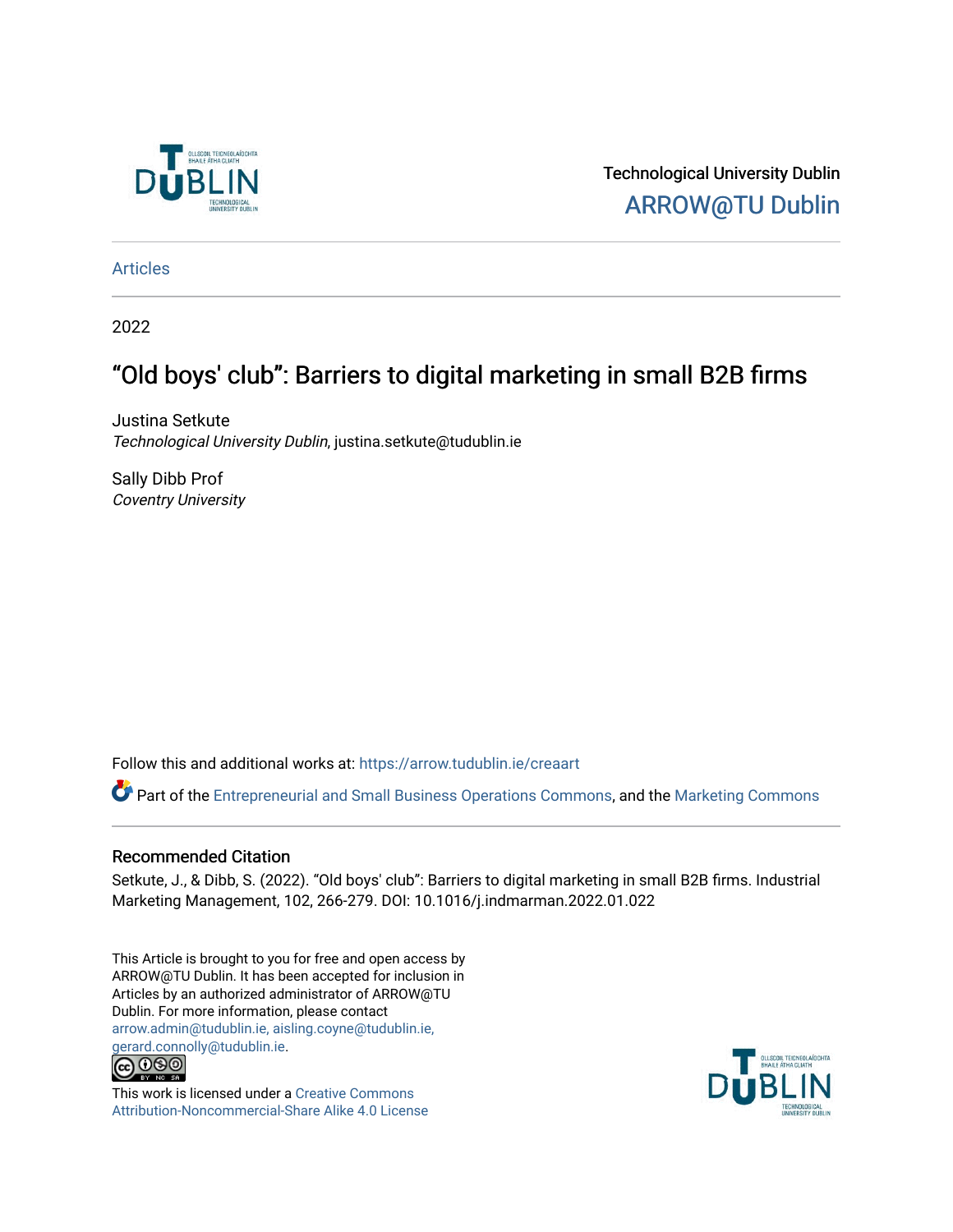**ELSEVIER** 



Industrial Marketing Management

journal homepage: [www.elsevier.com/locate/indmarman](https://www.elsevier.com/locate/indmarman)



## "Old boys' club": Barriers to digital marketing in small B2B firms

Justina Setkute<sup>a,\*</sup>, Sally Dibb<sup>b</sup>

<sup>a</sup> *School of Marketing, College of Business, Technological University Dublin, Aungier Street, Dublin D02 HW71, Ireland* <sup>b</sup> *Centre for Business in Society, Faculty of Business and Law, Coventry University, Jaguar Building, Gosford Street, Coventry CV1 5DL, UK* 

### ARTICLE INFO

*Keywords:*  Digital marketing B2B marketing SME marketing Marketing practice

#### ABSTRACT

Despite the widely acknowledged benefits of digital marketing, many B2B SMEs have been slow to adopt these practices. These firms' characteristics and ways of working mean that digital marketing as practiced in B2C or in larger firms may be unsuitable. This paper aims to increase understanding about digital marketing in B2B SMEs, by examining the barriers they face and the digital practices that work for them. A qualitative research methodology is used to focus on these previously unexplored practices in small B2B firms operating with the oil and gas industry. The study identifies the internal and external factors linked to this B2B SME context that both influence and act as barriers to digital marketing practice. The distinctive pattern of marketing practices arising from this combination of factors and the limited role of digital marketing within it, are revealed. These insights extend the debate about digital marketing's use by showing empirically that a "one size fits all" ways of thinking about digital marketing is not appropriate for B2B SMEs. The implications for researchers and practicing managers are considered.

#### **1. Introduction**

The benefits associated with digital marketing have been widely explored in B2C (Ashley & [Tuten, 2015; De Vries, Gensler,](#page-13-0) & Leeflang, [2012\)](#page-13-0), including its ability to increase sales, reduce costs, build customer insight, develop customer relationships, add value and strengthen the brand (Chaffey & [Smith, 2017](#page-13-0)). Much less is known about digital marketing's use or benefits in B2B firms [\(Brink, 2017](#page-13-0); [Karjaluoto,](#page-14-0)  Mustonen, & [Ulkuniemi, 2015;](#page-14-0) [Leek, Houghton,](#page-14-0) & Canning, 2019; Taiminen & [Karjaluoto, 2015](#page-14-0)) or in SMEs [\(Quinton, Canhoto, Molinillo,](#page-14-0)  Pera, & [Budhathoki, 2018](#page-14-0); Quinton & [Simkin, 2017\)](#page-14-0); with significant gaps in knowledge about its application in B2B SMEs.

Digital marketing refers to a range of practices that include the use of digital communication channels, such as websites, search engine marketing, digital advertising, social media, e-mails and mobile; in order to acquire, retain and build relationships with customers ([Karjaluoto et al.,](#page-14-0)  [2015; Mulhern, 2009; Wymbs, 2011](#page-14-0)).<sup>1</sup> The need to examine the role of digital in B2B marketing has recently been acknowledged (Kim & [Moon,](#page-14-0)  [2021\)](#page-14-0), as the literature mainly concentrates on these firms' growing interest in social media (e.g., [Christodoulides, Michaelidou,](#page-13-0) & Sia[magka, 2019;](#page-13-0) [Iankova, Davies, Archer-Brown, Marder,](#page-14-0) & Yau, 2019; [Juntunen, Ismagilova,](#page-14-0) & Oikarinen, 2020; LaPlaca & [Lindgreen, 2016](#page-14-0);

[Leek et al., 2019; Pitt, Plangger, Botha, Kietzmann,](#page-14-0) & Pitt, 2019; [Wang,](#page-14-0)  [Malthouse, Calder,](#page-14-0) & Uzunoglu, 2019). While the focus in B2Bs on relationship building suggests they ought to have much to gain from using digital marketing, even the adoption of social media by these firms remains limited ([Juntunen et al., 2020;](#page-14-0) [Leek et al., 2019](#page-14-0)). In SMEs, despite evidence that business performance can be enhanced through digital marketing ([Cenamor, Parida,](#page-13-0) & Wincent, 2019), the adoption of these practices remains low level and the reasons why are poorly understood ([Quinton et al., 2018](#page-14-0); Quinton & [Simkin, 2017\)](#page-14-0).

Even less is known about how B2B SMEs practice digital marketing, with just a few studies that consider these firms' social media use (e.g., [Brink, 2017](#page-13-0); [Drummond, McGrath,](#page-13-0) & O'Toole, 2018; [Michaelidou, Sia](#page-14-0)magka, & [Christodoulides, 2011; Wang, Pauleen,](#page-14-0) & Zhang, 2016). These studies tend to highlight the barriers small B2Bs face in adopting social media practices, with much less consideration of their use of digital marketing more generally. Existing research implies that these firms are not accessing the benefits of digital marketing enjoyed by B2Cs or larger firms, which is potentially concerning, given that SMEs are major economic contributors (European [Commission, 2019\)](#page-13-0) that significantly impact other firms' performance through their roles as suppliers, distributors and consumers ([LaPlaca, 2011](#page-14-0); Ndubisi & [Matanda, 2011\)](#page-14-0).

The use of different marketing practices in small B2Bs than in larger

<https://doi.org/10.1016/j.indmarman.2022.01.022>

Available online 7 February 2022 Received 25 January 2021; Received in revised form 10 November 2021; Accepted 28 January 2022

0019-8501/© 2022 The Authors. Published by Elsevier Inc. This is an open access article under the CC BY license(<http://creativecommons.org/licenses/by/4.0/>).

<sup>\*</sup> Corresponding author.<br>E-mail address: justina.setkute@tudublin.ie (J. Setkute).

<sup>&</sup>lt;sup>1</sup> The terms 'digital marketing' and 'digital marketing practices' are used interchangeably in the paper.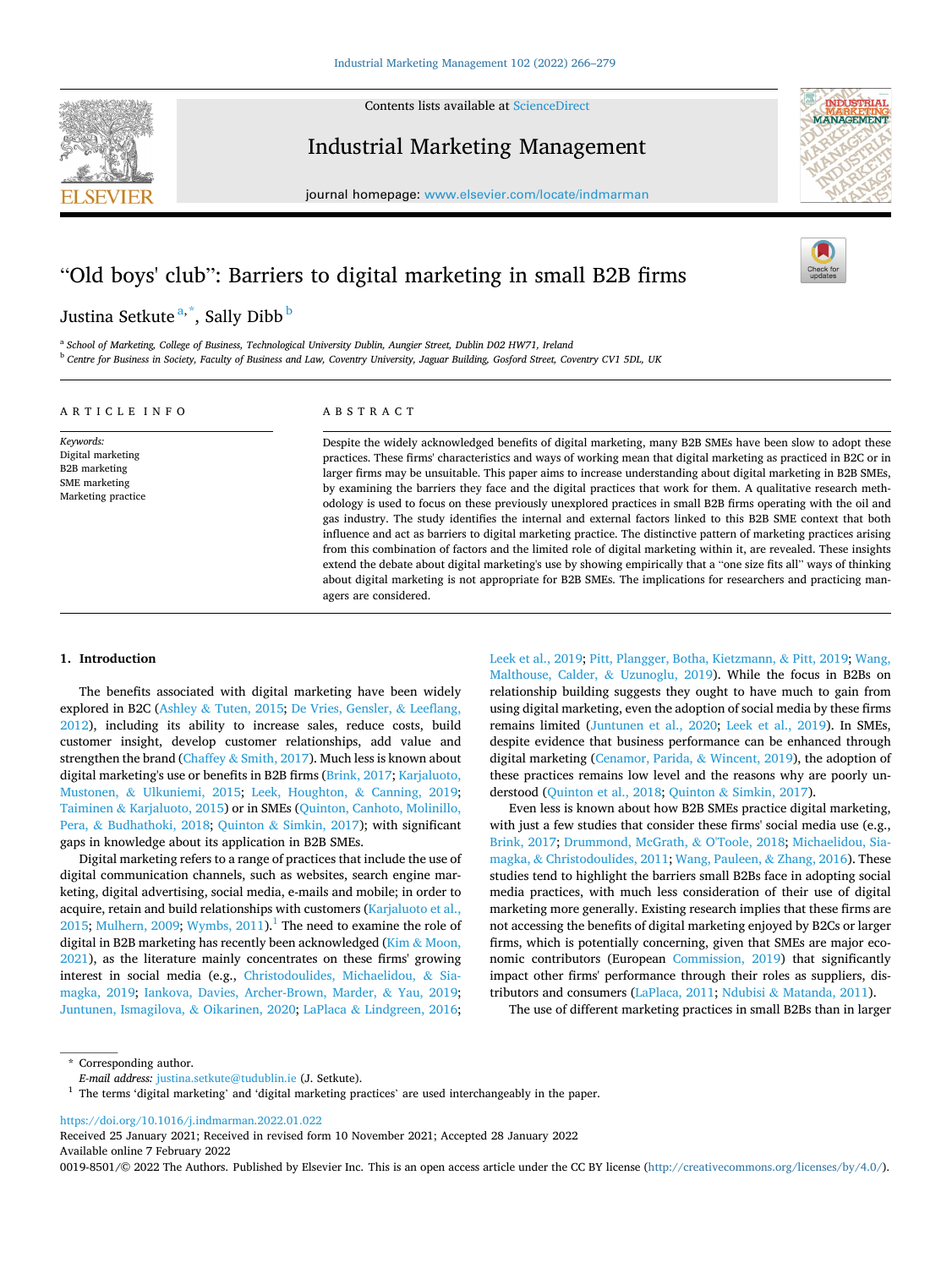firms is partly explained by contextual issues relating to their B2B and SME settings ([Coviello, Brodie,](#page-13-0) & Munro, 2000; [Miller, McAdam, Spieth,](#page-14-0)  & [Brady, 2020](#page-14-0)). Taking SMEs as an example, the resources available to these firms are often limited, there is a focus on short-term goals and greater decision-making power is in the hands of owner-managers, leading to more informal marketing practices<sup>2</sup> than seen in larger firms [\(Cenamor et al., 2019;](#page-13-0) [Hill, 2001a;](#page-14-0) [Miller et al., 2020](#page-14-0); [O'Dwyer,](#page-14-0)  Gilmore, & [Carson, 2009](#page-14-0)). A result of these distinct characteristics and ways of working is that the manner digital marketing is practiced in B2Cs or in larger firms may not be suitable for these B2B SMEs. Taking these gaps into consideration, the paper aims to increase understanding of digital marketing in these firms and to reveal the barriers they face in doing so. The paper also investigates to what extent and in what ways these firms adopt digital marketing, and which contextual internal and external factors have an impact.

These research questions are addressed through a qualitative study involving semi-structured interviews carried out within the heavy oil and gas industry, located in Aberdeen in Scotland (UK). The city is home to operations in the North Sea upstream oil and gas sector and plays a significant role within its supply chain. In this highly contracted industry, major operators and contractors are serviced by many SMEs operating in the knowledge-intensive and high-technology sectors connected to oil and gas [\(Crabtree, Bower,](#page-13-0) & Keogh, 1997; [Keogh](#page-14-0) & Evans, [1998\)](#page-14-0). By focusing on firms that combine B2B and SME characteristics, the paper contributes to knowledge about why they have been slow to adopt digital marketing and reveals how their marketing practices are impacted by internal and external factors linked to their contexts. The first contribution is to identify the internal and external factors linked to the B2B SME context, which both influence and act as barriers to digital marketing practice. The second contribution is to reveal the distinctive pattern of marketing practices arising from this combination of internal and external factors, and the limited role of digital marketing within it. The final contribution, which flows from the second, is to extend the debate about digital marketing's use by showing empirically that a "one size fits all" ways of thinking about digital marketing is not appropriate for B2B SMEs.

The paper is organized as follows: in section two, the existing literature is reviewed, and research propositions are presented. Section three describes the methodology and section four details the key findings. In section five, the contributions to knowledge and practical implications are discussed, then section six identifies limitations and proposes future research directions.

#### **2. Literature review**

#### *2.1. Setting the scene: Digital marketing in B2B and SME firms*

The emergence of the internet and new technology have transformed the role of marketing and its practice (Harrigan & [Hulbert, 2011](#page-14-0); Quinton & [Simkin, 2017\)](#page-14-0). Digital marketing harnesses the power of the internet through websites, search engine marketing, digital advertising, social media and networks, e-mails and mobile, e-relationship management, and is associated with various benefits ([Keller, 2009; Wymbs,](#page-14-0)  [2011\)](#page-14-0). These channels can be used to create awareness, boost brand image, attract new customers, improve customer service, enhance customer satisfaction and loyalty, increase sales, and reduce costs (Brennan & [Croft, 2012;](#page-13-0) Järvinen, Tollinen, Karjaluoto, & Jaya[wardhena, 2012; Karjaluoto et al., 2015;](#page-14-0) Taiminen & [Karjaluoto, 2015](#page-14-0)). These benefits suggest that B2Bs and SMEs, which build deep relationships with their customers, could have much to gain from using digital marketing (Chaffey & [Smith, 2017;](#page-13-0) [Wymbs, 2011](#page-14-0)). For example, digital

offers the functionality to develop integrated, targeted and measurable communications, to acquire, retain and develop deeper customer relationships ([Karjaluoto et al., 2015; Parsons, Zeisser,](#page-14-0) & Waitman, 1998; [Winer, 2009](#page-14-0); [Wymbs, 2011](#page-14-0)); with digital platforms having the potential to support value creation and customer engagement, which are vital to SMEs ([Matarazzo, Penco, Profumo,](#page-14-0) & Quaglia, 2021).

Despite this potential ([Cenamor et al., 2019;](#page-13-0) Taiminen & [Karjaluoto,](#page-14-0)  [2015\)](#page-14-0), the adoption of digital marketing by B2B SMEs remains limited and these benefits are not being fully realized [\(Brink, 2017](#page-13-0); [Müller,](#page-14-0)  [Pommeranz, Weisser,](#page-14-0) & Voigt, 2018; Taiminen & [Karjaluoto, 2015](#page-14-0)). Although these firms' preferences for traditional face-to-face communication techniques is a key issue (Järvinen [et al., 2012](#page-14-0); [Leek et al., 2019](#page-14-0)), other factors come into play, a point that can be illustrated by considering B2B SMEs' low usage of social media ([Brink, 2017;](#page-13-0) [Michaelidou](#page-14-0)  [et al., 2011; Shaltoni, 2017\)](#page-14-0).Thus these firms often under-appreciate the value of social media and are uncertain about how it can support their brands ([Michaelidou et al., 2011\)](#page-14-0). They also often lack the required technical knowledge and resources, find it difficult to measure ROI and have problems adopting the newer business practices that social media requires (Järvinen et al., 2012; Jussila, Kärkkäinen, & Aramo-Immonen, [2014\)](#page-14-0). Resistance from management and other key decision-makers can further inhibit digital marketing's use (Järvinen et al., 2012; Karjaluoto [et al., 2015; Quinton et al., 2018\)](#page-14-0), contributing to low levels of adoption in both B2B [\(Müller et al., 2018](#page-14-0); [Shaltoni, 2017](#page-14-0); Taiminen & [Karjaluoto,](#page-14-0)  [2015\)](#page-14-0) and SME settings [\(Camilleri, 2019](#page-13-0); McCann & [Barlow, 2015](#page-14-0)). SMEs and their managers have also been shown to display cognitive inertia – defined as difficulty in switching from one rule or approach to another (Messner & [Vosgerau, 2010](#page-14-0)) – when adopting digital platforms ([Cenamor et al., 2019\)](#page-13-0).

Studies which examine digital marketing's use in B2Bs and SMEs, suggest it is influenced by firms' existing marketing practices, which in turn are shaped by internal and external factors relating to these firms' contexts [\(Chong, Shafaghi,](#page-13-0) & Tan, 2011; [Karjaluoto](#page-14-0) & Huhtamäki, 2010; [Quinton et al., 2018](#page-14-0); Taiminen & [Karjaluoto, 2015](#page-14-0)). Although these earlier studies do not focus specifically on firms that are both B2B and SME, they do provide useful insights into the factors that are likely to shape digital marketing use. They also suggest a better understanding is needed of how the internal and external factors that shape these firms' operating practices – what [Quinton et al. \(2018\)](#page-14-0) refer to as push and pull factors – influence their adoption and use of digital marketing. This paper therefore considers those factors in relation to two contextual strands, one relating to the SME characteristics (small size) of the participating firms and the other to their B2B status.

When brought together, these two strands reveal a unique context for B2B SMEs, associated with two sets of internal and external factors that affect these firms' adoption and use of digital marketing. The first is their small size and the limits it places on their marketing and financial resources; while the second, is the emphasis these firms give to relation-ship building, due to operating within B2B [\(Brink, 2017\)](#page-13-0). While several studies have investigated specific aspects of digital marketing, such as B2B SMEs' use of social media marketing (e.g., [Brink, 2017](#page-13-0); [Drummond](#page-13-0)  [et al., 2018;](#page-13-0) [Michaelidou et al., 2011](#page-14-0)); no study has systematically considered these factors, or how they influence or create barriers to digital marketing within these firms. In the following sections, research propositions linked to the combination of these contextual strands and the underpinning internal and external factors are presented.

#### *2.2. B2B SME contextual strands and digital marketing*

B2B firms' marketing practices have traditionally differed from those in B2C (LaPlaca & [Katrichis, 2009](#page-14-0)), with a greater reliance on sales and face-to-face relationship building. These firms' characteristics and traditional ways of working help to explain the reported low level and basic adoption of digital marketing (Järvinen et al., 2012; Karjaluoto [et al., 2015](#page-14-0); [Leek et al., 2019](#page-14-0); [Shaltoni, 2017](#page-14-0)). Thus, B2B customers are often highly knowledgeable, require detailed information, and the

 $^{\rm 2}$  Marketing practices are defined here as specific marketing activities, tasks and processes that are produced by or involve marketing practitioners or those responsible for marketing within the firm (Dibb, Simoes, & [Wensley, 2014](#page-13-0)).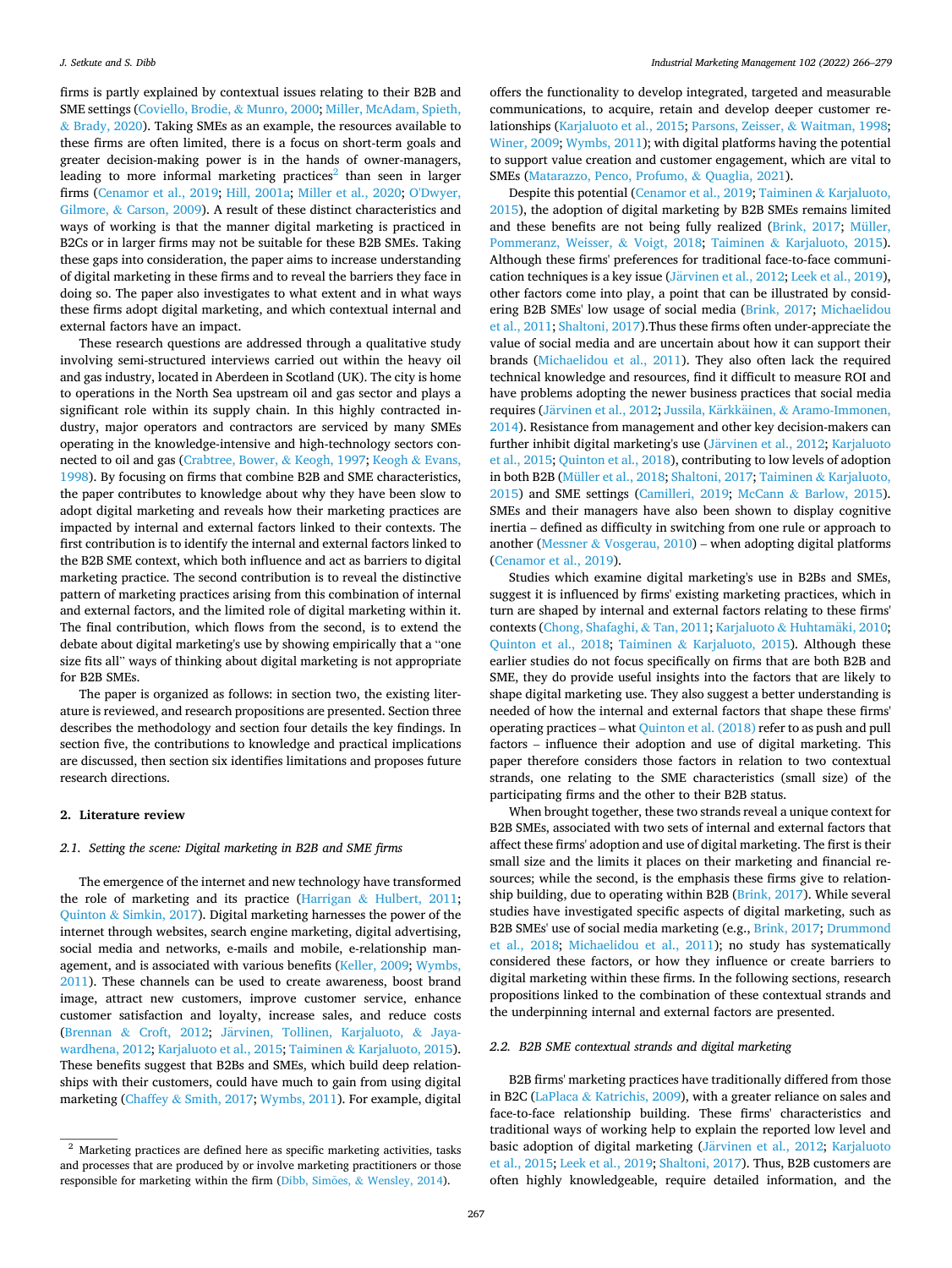<span id="page-3-0"></span>products or services they purchase are typically more complex than in B2C settings. The purchasing process is often longer and more involved, with B2B firms typically having fewer and closer customer relationships (Avlonitis & [Karayanni, 2000;](#page-13-0) Coviello & [Brodie, 2001\)](#page-13-0). As a result, these relationships are characterized by greater cooperation and more emphasis on physical performance and personal selling ([Jussila et al.,](#page-14-0)  [2014\)](#page-14-0).

In SMEs, marketing practices are also distinctive: the owner-manager has relatively more power than in larger firms, the organizational structure is less formal, there tend to be fewer resources, and a greater concentration on short-term goals (Centeno & [Hart, 2011;](#page-13-0) [Gilmore,](#page-13-0)  Carson, & [Grant, 2001\)](#page-13-0). These practices are often constrained by limited cash flow and technical marketing knowledge. They are characterized by a sales-like focus on customers and their needs ([O'Dwyer et al., 2009](#page-14-0)), such that these practices tend to be intuitive, network and competencebased ([Gilmore, Gallagher,](#page-13-0) & Henry, 2007). Thus, SMEs are more likely to undertake informal, sporadic, reactive, unstructured marketing, focused on short-term tactics, rather than on long-term strategic planning ([Reijonen, 2010](#page-14-0)).

Digital marketing's benefits for B2B SMEs are influenced by these traditional ways of working in each of the B2B and SME contextual strands. In the early days of the internet, it was assumed that B2B firms would benefit from greater access to global opportunities, increased communication opportunities, and better supported and more effective business relationships (Avlonitis & [Karayanni, 2000](#page-13-0); [Honeycutt Jr.,](#page-14-0)  Flaherty, & [Benassi, 1998\)](#page-14-0). However, later studies have advocated instead for digital marketing to support traditional sales activities within B2B firms (Järvinen et al., 2012; [Karjaluoto et al., 2015\)](#page-14-0), emphasizing the creation of brand awareness and enhancement of brand image to support sales and customer acquisition (Brennan & [Croft, 2012\)](#page-13-0).

While SMEs could improve their performance by adopting digital platforms ([Cenamor et al., 2019\)](#page-13-0), they face barriers to achieving these benefits ([Matarazzo et al., 2021](#page-14-0)). For example, they may lack the specific capabilities needed to succeed with digital marketing ([Quinton](#page-14-0)  [et al., 2018\)](#page-14-0). Furthermore, there is a tendency for these firms to focus on digital marketing as a set of tools, rather than to guide strategy (Quinton  $&$  [Simkin, 2017\)](#page-14-0), with the use of social media and digital communication platforms remaining more tactical than strategic [\(Bocconcelli et al.,](#page-13-0)  [2018\)](#page-13-0). Thus, [McCann and Barlow \(2015\)](#page-14-0) find that social media use in these firms can be triggered by a desire to experiment, perhaps as a result of customers' social media use; by staff interest or knowledge; as a way to improve customer service, reduce costs, promote the brand or improve awareness; or to directly increase sales. These findings suggest that digital is being used to support more traditional business practices associated with these firms' emphasis on sales and tactical marketing goals.

Looking specifically at B2B SMEs, digital marketing benefits are also likely to arise from how digital can support traditional marketing practices. Rather than achieving sales directly from social media, increases in sales and profit will more likely result from the enhanced business communications that digital can bring [\(Brink, 2017](#page-13-0)). Reflecting the role of internal factors in B2B and SME digital marketing adoption, the following is proposed:

**Proposition 1**. B2B SMEs' digital marketing practices are influenced by contextual factors from these firms' settings.

In the following two sections, a more detailed review of the internal and external factors that influence the context of B2B SMEs and which shape digital marketing practices is developed.

#### *2.3. Internal factors and B2B SMEs' digital marketing*

Extant literature suggests that internal factors linked to the B2B and SME contexts of these firms, such as their resources and capabilities, business culture and organizational structure, influence the adoption of digital marketing and, in some cases, act as barriers to its use.

Capabilities that can be barriers include low awareness of digital marketing's potential advantages, fear of the technology and resistance to newer technology-enabled practices ([Karjaluoto](#page-14-0) & Huhtamäki, 2010). This unwillingness to change is often linked to a shortfall in digital marketing skills and knowledge ([Matarazzo et al., 2021](#page-14-0); [Taiminen](#page-14-0) & [Karjaluoto, 2015](#page-14-0)). In small firms, expert support from external providers may be needed to bridge this capability gap if progress is to be made with using digital (Karjaluoto  $&$  Huhtamäki, 2010). However, resourcerelated factors can also play a role [\(Cenamor, Parida and Wincent, 2019](#page-13-0); [Karjaluoto](#page-14-0) & Huhtamäki, 2010), with many small firms having insufficient financial means to buy in external expertise or to employ a marketing manager. The flat organizational structure in these firms means that marketing decisions are usually made by the main decision-maker, typically the owner-manager, who may lack the necessary marketing knowledge [\(Camilleri, 2019;](#page-13-0) [Reijonen, 2010;](#page-14-0) Taiminen & [Karjaluoto,](#page-14-0)  [2015\)](#page-14-0) and need to balance these commitments alongside wide-ranging and demanding operational activities (Karjaluoto & Huhtamäki, 2010).

These kinds of barriers illustrate the influence of internal factors linked to the B2B and SME contexts of these firms on their adoption of digital marketing practices. Business culture is another important factor. For B2B firms, compatibility with existing internal practices needs to be considered alongside the perceived advantage of using digital marketing practices [\(Shaltoni, 2017\)](#page-14-0). In the same vein, Keinänen and Kuivalainen [\(2015\)](#page-14-0) find that corporate culture and the support of colleagues are influential in the B2Bs' use of social media. Because the owner-manager is often the key decision-maker within SMEs [\(Camilleri, 2019](#page-13-0); [Centeno](#page-13-0)  & [Hart, 2011;](#page-13-0) [Hill, 2001a](#page-14-0); [O'Dwyer et al., 2009\)](#page-14-0), firm-specific and owner-manager factors overlap and work together to influence digital marketing adoption (Karjaluoto  $\&$  Huhtamäki, 2010). For example, these firms' strong sales orientation [\(Hill, 2001a, 2001b](#page-14-0)) leads them to rely heavily on the owner-managers' personal networks and on more traditional methods of building relationships. While SMEs rely on these networks to conduct business [\(Durkin, McGowan,](#page-13-0) & McKeown, 2013; [Gilmore et al., 2001](#page-13-0); [Hill, 2001a, 2001b](#page-14-0)), B2B firms of all sizes also take a relationship perspective to their sales and business development (Avlonitis & [Karayanni, 2000](#page-13-0); Coviello & [Brodie, 2001;](#page-13-0) [LaPlaca](#page-14-0) & [Katrichis, 2009\)](#page-14-0). Strong relationships and a clear focus on the specific needs of their customers within their marketing are crucial in both contexts (Gilliland & [Johnston, 1997](#page-13-0); [O'Dwyer et al., 2009](#page-14-0); [Quinton](#page-14-0)  [et al., 2018](#page-14-0); [Shaltoni, 2017\)](#page-14-0). Given the relevance of these internal factors in shaping digital marketing adoption and use in both B2Bs and SMEs, the following is proposed:

**Proposition 2**. B2B SMEs' digital marketing practices are influenced by internal factors relating to their context, such as business culture, resources and capabilities, and organizational structure.

#### *2.4. External factors and B2B SMEs' digital marketing*

External factors, linked to both the B2B and SME contexts, have been shown to shape digital marketing adoption and practices within these firms. These factors include the types and characteristics of customers, the nature of the competitive set, and various market and industry characteristics. In terms of customer factors, B2B sectors tend to include fewer and more knowledgeable customers (Avlonitis & [Karayanni,](#page-13-0)  [2000;](#page-13-0) Coviello & [Brodie, 2001](#page-13-0); [Jussila et al., 2014\)](#page-14-0), and involve longer, more complex buying processes (Avlonitis & [Karayanni, 2000;](#page-13-0) [Brink,](#page-13-0)  [2017\)](#page-13-0); while in SMEs, product ranges are often more limited, sometimes with more complex products serving niche segments (O'Dwyer et al., [2009;](#page-14-0) [Reijonen, 2010](#page-14-0)). Taken together, these factors help explain the preference for traditional face-to-face sales and marketing practices in B2Bs and SMEs.

The nature of the competitive set is also influential in the use of digital marketing practices within these firms [\(Cenamor et al., 2019](#page-13-0); [O'Dwyer et al., 2009](#page-14-0); [Shaltoni, 2017\)](#page-14-0). For SMEs facing pressure to remain competitive (Karjaluoto & Huhtamäki, 2010), the actions of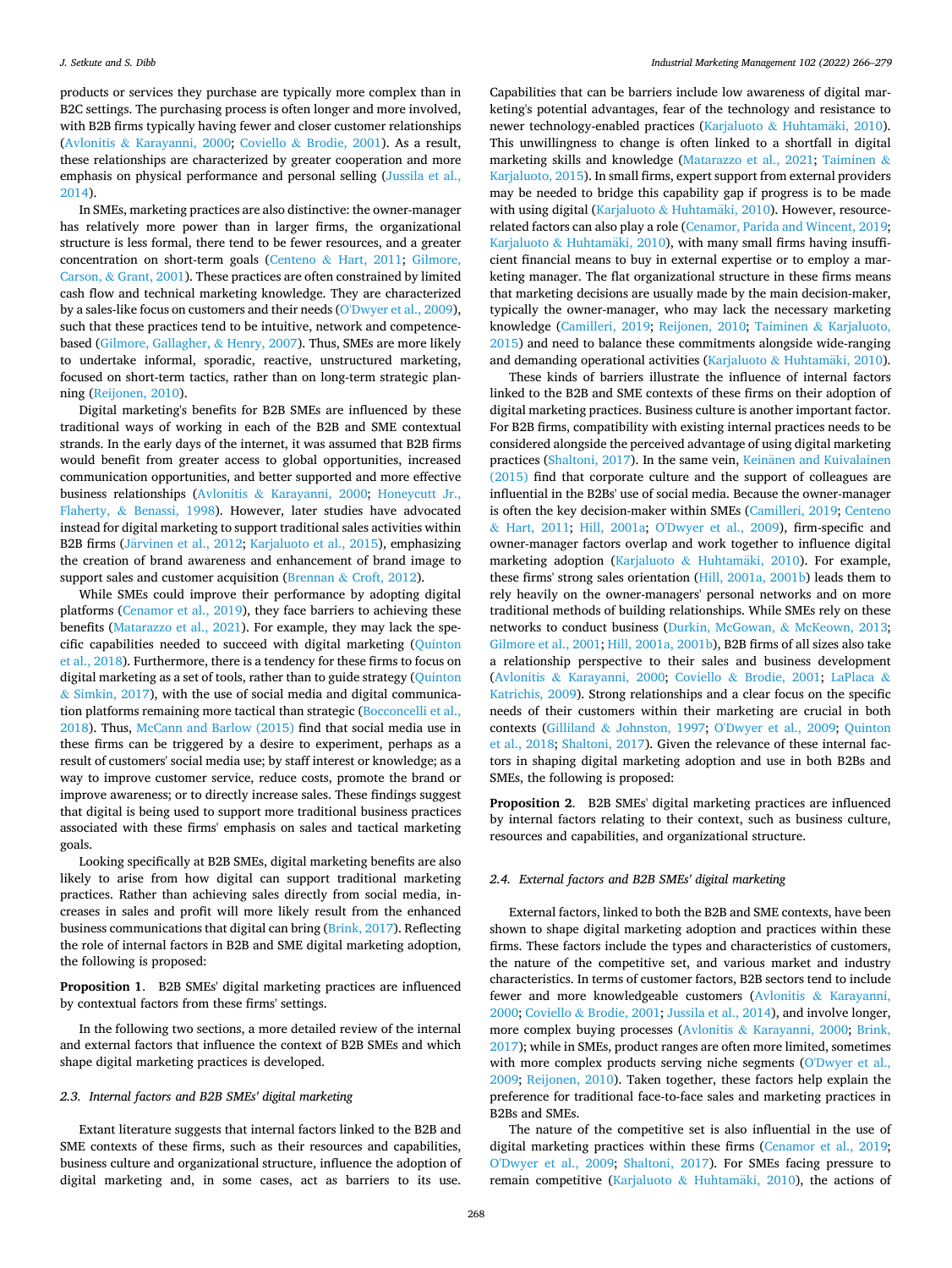<span id="page-4-0"></span>competitors that have engaged with digital marketing can encourage them to do the same [\(Gilmore et al., 2007](#page-13-0); [Wagner, Fillis,](#page-14-0) & Johansson, [2003\)](#page-14-0). However, in industries and settings where the use of digital marketing is not yet the norm, those pressures are less likely to apply. As such, the way these small firms practice marketing can be profoundly affected both by their operating context ([O'Dwyer et al., 2009](#page-14-0); [Quinton](#page-14-0)  [et al., 2018](#page-14-0)), as well as by their more limited impact in the marketplace ([Gilmore et al., 2001;](#page-13-0) [Miller et al., 2020](#page-14-0)).

Market and industry characteristics also affect the marketing practices used. SMEs typically have limited opportunities to achieve economies of scale ([Miller et al., 2020\)](#page-14-0), so the scalability benefits offered by digital marketing may be needed less than in larger firms. Their small size can also impact these firms' resilience, such that they can be profoundly affected by wider macro environment factors, like economic cycles ([Wagner et al., 2003\)](#page-14-0). Investment in digital, offers these firms the potential to extend their marketing reach and help mitigate these negative factors. In B2B, industry characteristics are also seen to influence the use of digital marketing practices. For example, these firms' customer relationships are more likely to be covered by legal contracts to ensure confidentiality and information security ([Jussila et al., 2014](#page-14-0); [Karjaluoto et al., 2015](#page-14-0); [Shaltoni, 2017](#page-14-0)), which may result in an unwillingness to engage in open, online discussions and conversations that could negatively affect customer perceptions. Reflecting the role of external factors in shaping the adoption and use of digital marketing practices, B2B and SME, the following is proposed:

**Proposition 3**. B2B SMEs' digital marketing practices are influenced by external factors relating to their context, such as customer characteristics, competitive set and the specific industry.

Drawing on the extant literature, Table 1 summarizes the key internal and external factors that have the potential to influence or act as barriers to B2B SMEs' adoption and use of digital marketing.

Through these three propositions, the paper investigates more deeply how digital marketing practices among B2B SMEs are influenced by internal and external contextual factors linked to two contextual strands, their small size and their B2B status, and identifies the barriers they face. When combined, these contextual strands reveal a very specific context that both challenges and influences digital marketing practices in small B2Bs. Some of these internal and external factors arising from B2B and SME contexts overlap, and others are specifically associated with either the B2B or SME strands. Internally, both types of firms primarily focus on sales and relationship building and usually lack specialist knowledge related to marketing and digital marketing. Externally, these firms are influenced by the types of products they sell, their customer characteristics, existing competition, and wider industry factors. At the same time, B2B SMEs are also influenced and shaped by specific factors arising from SME strand, such as their focus on operational activities, their limited resources, the informal and flat organizational structure and the owner-manager's importance; while the B2B strand is associated with a particular corporate culture, the complexity of professional purchasing, legal contracts and confidentiality issues. The gathered empirical data scrutinizes how the factors within this context influence the adoption and practice of digital marketing within B2B SMEs in the oil and gas industry.

#### **3. Methodology**

#### *3.1. Research design*

This study employs a qualitative research approach, which is favored for studying contemporary phenomenon, when the influencing variables are poorly understood [\(Creswell, 2014](#page-13-0)) and when investigating complex business-related phenomenon in specific contexts [\(Eriksson](#page-13-0) & Kovalai[nen, 2008](#page-13-0)). An exploratory research approach is advocated in the following conditions: when emerging questions and procedures are involved; if data collection is undertaken in the participant's setting;

*Industrial Marketing Management 102 (2022) 266–279*

### **Table 1**

|        |  |  |  | Internal and external factors' influence on digital marketing in SME and B2B |  |  |
|--------|--|--|--|------------------------------------------------------------------------------|--|--|
| firms. |  |  |  |                                                                              |  |  |

| Factors                                        | Small firms                                                                                                          | B2B firms                                                                                                                                                                                                            | Implications                                                                       |
|------------------------------------------------|----------------------------------------------------------------------------------------------------------------------|----------------------------------------------------------------------------------------------------------------------------------------------------------------------------------------------------------------------|------------------------------------------------------------------------------------|
| Internal factors<br><b>Business</b><br>culture | Sales orientation<br>(Hill, 2001a,<br>2001b; Reijonen,<br>2010)                                                      | Focus on personal<br>relationships and<br>personal selling (<br>Brink, 2017;<br>Järvinen et al.,<br>2012; Jussila<br>et al., 2014;<br>Karjaluoto et al.,                                                             | To diminish the<br>perceived<br>applicability and<br>need for digital<br>marketing |
|                                                |                                                                                                                      | 2015; Wang<br>et al., 2019)<br>Focus on<br>relationship<br>perspective with<br>more complex,<br>balanced and<br>longer duration<br>relationships (<br>Avlonitis &<br>Karayanni, 2000;<br>Coviello &<br>Brodie, 2001; |                                                                                    |
|                                                |                                                                                                                      | Järvinen et al.,<br>2012; LaPlaca &<br>Katrichis, 2009)<br>Importance of<br>buyer-seller<br>relationships (                                                                                                          |                                                                                    |
|                                                |                                                                                                                      | Avlonitis &<br>Karayanni, 2000;<br>Coviello &<br>Brodie, 2001;<br>Hadjikhani &                                                                                                                                       |                                                                                    |
|                                                |                                                                                                                      | LaPlaca, 2013;<br>Jussila et al.,<br>2014; Karjaluoto<br>et al., 2015;<br>Kärkkäinen,<br>Jussila, &                                                                                                                  |                                                                                    |
|                                                |                                                                                                                      | Väisänen, 2010;<br>Obal & Lancioni,<br>2013)<br>Corporate culture<br>(Keinänen &                                                                                                                                     |                                                                                    |
|                                                |                                                                                                                      | Kuivalainen,<br>2015)<br>Culture driven by<br>manufacturing/<br>technology (<br>Lilien, 2016)                                                                                                                        |                                                                                    |
|                                                | Reliance on<br>personal contact<br>networks (<br>Cenamor et al.,<br>2019; Durkin<br>et al., 2013;<br>Gilmore et al., |                                                                                                                                                                                                                      |                                                                                    |
|                                                | 2001; Hill,<br>2001a, 2001b)<br>Focus on<br>operational<br>activities with<br>little formal/<br>strategic            |                                                                                                                                                                                                                      |                                                                                    |
|                                                | planning (Hill,<br>2001a, 2001b;<br>Karjaluoto &<br>Huhtamäki,<br>2010; Reijonen,<br>2010)                           |                                                                                                                                                                                                                      |                                                                                    |
| Capabilities                                   | Lack of specialist<br>digital<br>knowledge and                                                                       | Lack of specialist<br>digital knowledge<br>and know-how                                                                                                                                                              | To create<br>uncertainty about<br>how and why                                      |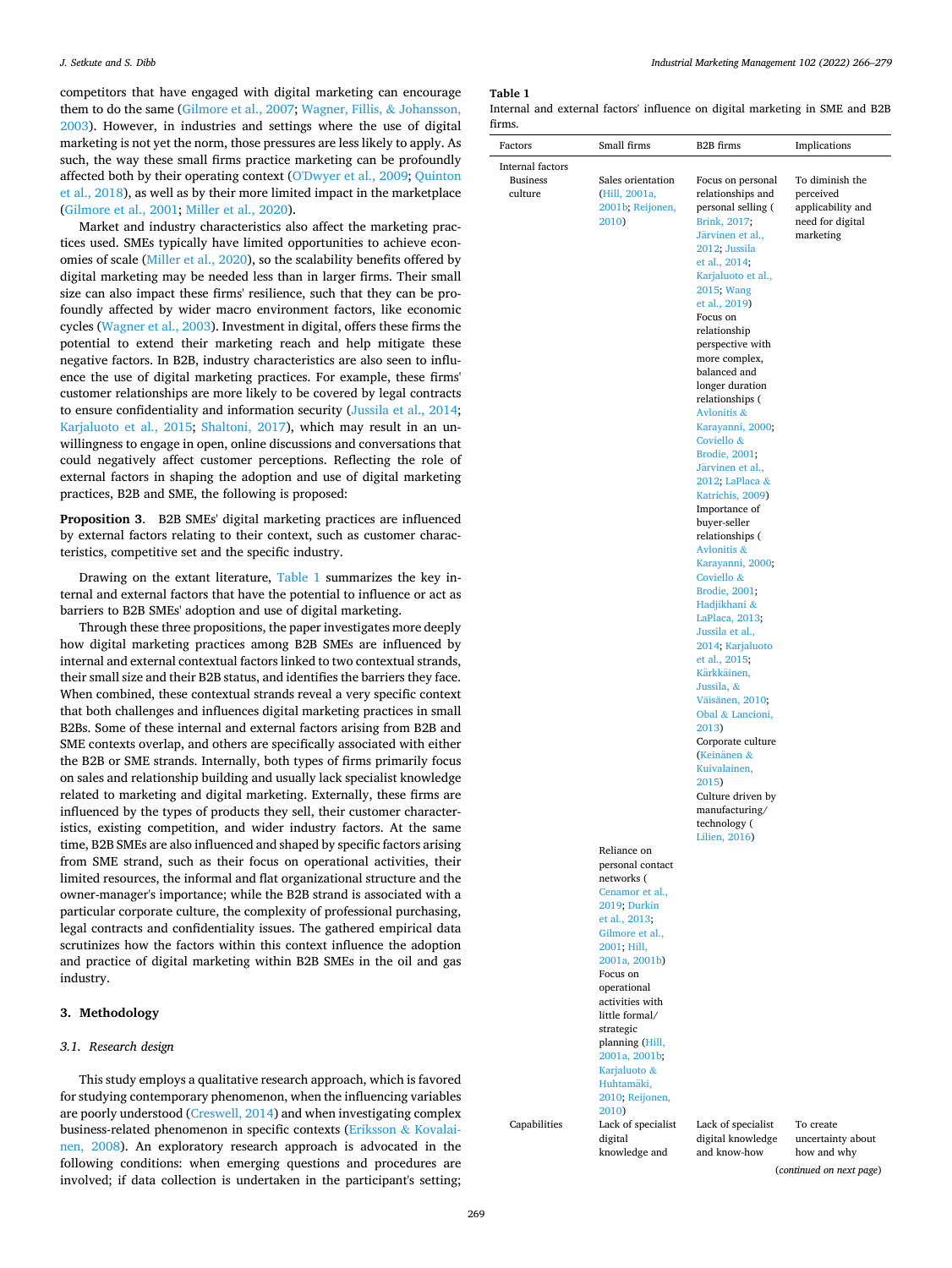*J. Setkute and S. Dibb* 

| <b>Table 1</b> (continued)  |                                                                                                                                                                                                                                                                                                                                                                                                                                                                                            |                                                                                                                                                                                                                                         |                                                                                       | <b>Table 1</b> (continued)           |                                                                                                                                                                                                          |                                                                                                                                                                                                                                                                                                                                                                                                                                                                                                     |                                                                                               |  |
|-----------------------------|--------------------------------------------------------------------------------------------------------------------------------------------------------------------------------------------------------------------------------------------------------------------------------------------------------------------------------------------------------------------------------------------------------------------------------------------------------------------------------------------|-----------------------------------------------------------------------------------------------------------------------------------------------------------------------------------------------------------------------------------------|---------------------------------------------------------------------------------------|--------------------------------------|----------------------------------------------------------------------------------------------------------------------------------------------------------------------------------------------------------|-----------------------------------------------------------------------------------------------------------------------------------------------------------------------------------------------------------------------------------------------------------------------------------------------------------------------------------------------------------------------------------------------------------------------------------------------------------------------------------------------------|-----------------------------------------------------------------------------------------------|--|
| Factors                     | Small firms                                                                                                                                                                                                                                                                                                                                                                                                                                                                                | B2B firms                                                                                                                                                                                                                               | Implications                                                                          | Factors                              | Small firms                                                                                                                                                                                              | B2B firms                                                                                                                                                                                                                                                                                                                                                                                                                                                                                           | Implications                                                                                  |  |
|                             | know-how<br>among<br>employees (<br>Gilmore et al.,<br>2007; Karjaluoto<br>& Huhtamäki,<br>2010; Quinton<br>et al., 2018)<br>Lack of relevant<br>digital<br>competencies<br>and capabilities (                                                                                                                                                                                                                                                                                             | among employees<br>(Järvinen et al.,<br>2012; Jussila<br>et al., 2014;<br>Karjaluoto et al.,<br>2015)<br>Perception that<br>digital marketing<br>does not support<br>business<br>objectives and is<br>not compatible                    | digital marketing<br>should be used                                                   | Product                              | Huhtamäki,<br>2010; Quinton<br>et al., 2018;<br>Reijonen, 2010;<br>Wagner et al.,<br>2003)<br>Product types<br>and<br>characteristics (<br>Durkin et al.,<br>2013; Karjaluoto<br>& Huhtamäki,            | Product types and<br>characteristics (<br>Avlonitis &<br>Karayanni, 2000;<br>Coviello &<br>Brodie, 2001;                                                                                                                                                                                                                                                                                                                                                                                            | To diminish the<br>perceived<br>applicability of<br>digital marketing                         |  |
|                             | Cenamor et al.,<br>2019; Durkin<br>et al., 2013; Hill,<br>2001a, 2001b;<br>Matarazzo et al.,<br>2021; Miller<br>et al., 2020;<br>Quinton et al.,                                                                                                                                                                                                                                                                                                                                           | with internal<br>practices (<br>Järvinen et al.,<br>2012; Jussila<br>et al., 2014;<br>Michaelidou<br>et al., 2011;<br>Shaltoni, 2017)                                                                                                   |                                                                                       |                                      | 2010)<br>Small product<br>ranges (Miller<br>et al., 2020)                                                                                                                                                | Jussila et al.,<br>2014; Kärkkäinen<br>et al., 2010)<br>Complex products<br>(Avlonitis &<br>Karayanni, 2000;<br>Jussila et al.,<br>2014)                                                                                                                                                                                                                                                                                                                                                            |                                                                                               |  |
|                             | 2018)<br>External/outside<br>support<br>requirements to<br>bolster<br>capabilities (<br>Durkin et al.,<br>2013; Karjaluoto<br>& Huhtamäki,                                                                                                                                                                                                                                                                                                                                                 |                                                                                                                                                                                                                                         |                                                                                       | <b>External</b> factors<br>Customers | Customer<br>characteristics (<br>Durkin et al.,<br>2013; O'Dwyer<br>et al., 2009;<br>Reijonen, 2010;<br>Wagner et al.,<br>2003)                                                                          | Customer<br>characteristics<br>(value chain<br>intermediaries vs<br>individual<br>customers) (<br>Coviello &<br>Brodie, 2001;                                                                                                                                                                                                                                                                                                                                                                       | May challenge<br>digital marketing's<br>use in customer<br>communications<br>and interactions |  |
| Resources                   | 2010)<br>Small firm size,<br>restricting<br>available<br>resources (Hill,<br>2001a, 2001b;<br>Miller et al.,<br>2020; Reijonen,<br>2010; Wagner<br>et al., 2003)<br>Limited resources<br>to devote to<br>digital marketing<br>(Brink, 2017;<br>Cenamor et al.,<br>2019; Durkin<br>et al., 2013;<br>Gilmore et al.,<br>2001; Gilmore<br>et al., 2007;<br>Miller et al.,<br>2020; O'Dwyer<br>et al., 2009;<br>Quinton et al.,<br>2018; Reijonen,<br>2010; Taiminen<br>& Karjaluoto,<br>2015) | Preference to<br>allocate resources<br>to other more<br>traditional<br>marketing<br>activities (<br>Järvinen et al.,<br>2012; Taiminen<br>& Karjaluoto,<br>2015; Wang<br>et al., 2019)                                                  | May restrict digital<br>marketing's<br>adoption and use                               |                                      | Focus on niche<br>markets (Hill,<br>2001a, 2001b;<br>Miller et al.,<br>2020)<br>Customer<br>preference for/<br>against use of<br>digital (Durkin<br>et al., 2013;<br>Karjaluoto &<br>Huhtamäki,<br>2010) | Gilliland &<br>Johnston, 1997;<br>Järvinen et al.,<br>2012; Jussila<br>et al., 2014;<br>Kärkkäinen et al.,<br>2010; Keinänen<br>& Kuivalainen,<br>2015; LaPlaca &<br>Katrichis, 2009;<br>Lilien, 2016;<br>Swani, Milne,<br>Brown, Assaf, &<br>Donthu, 2017)<br>Customers do not<br>support the use of<br>digital (<br>Karjaluoto et al.,<br>2015)<br>Long, complex<br>buying process (<br>Avlonitis &<br>Karayanni, 2000;<br>Brink, 2017;<br>Coviello &<br>Brodie, 2001;<br>Lilien, 2016)<br>Highly |                                                                                               |  |
| Organizational<br>structure | Informal and flat<br>organizational<br>structure (Hill,<br>2001a, 2001b;<br>Miller et al.,<br>2020; Quinton<br>et al., 2018;<br>Wagner et al.,<br>2003)<br>Importance of<br>owner-managers<br>and their<br>characteristics (<br>Brink, 2017;                                                                                                                                                                                                                                               | Misalignment of<br>professional<br>purchasing with<br>digital marketing<br>approach (<br>Coviello &<br>Brodie, 2001;<br>LaPlaca &<br>Katrichis, 2009;<br>Lilien, 2016)<br>Organizational<br>complexity (<br>Karjaluoto et al.,<br>2015) | Can create barriers<br>for integrating<br>digital marketing<br>throughout the<br>firm |                                      |                                                                                                                                                                                                          | knowledgeable<br>customers (<br>Jussila et al.,<br>2014)<br>Fewer, more<br>economically<br>significant<br>customers (<br>Avlonitis &<br>Karayanni, 2000;<br>Coviello &<br>Brodie, 2001;<br>Järvinen et al.,<br>2012; Lilien,<br>2016)                                                                                                                                                                                                                                                               |                                                                                               |  |
|                             | Gilmore et al.,<br>2001; Hill,<br>2001a, 2001b;<br>Karjaluoto &                                                                                                                                                                                                                                                                                                                                                                                                                            |                                                                                                                                                                                                                                         |                                                                                       | Competition                          | Competitive<br>pressure (Durkin<br>et al., 2013;<br>Karjaluoto &                                                                                                                                         | Competitive<br>pressure (<br>Shaltoni, 2017)                                                                                                                                                                                                                                                                                                                                                                                                                                                        | Can encourage or<br>discourage the use<br>of digital<br>marketing                             |  |

(*continued on next page*)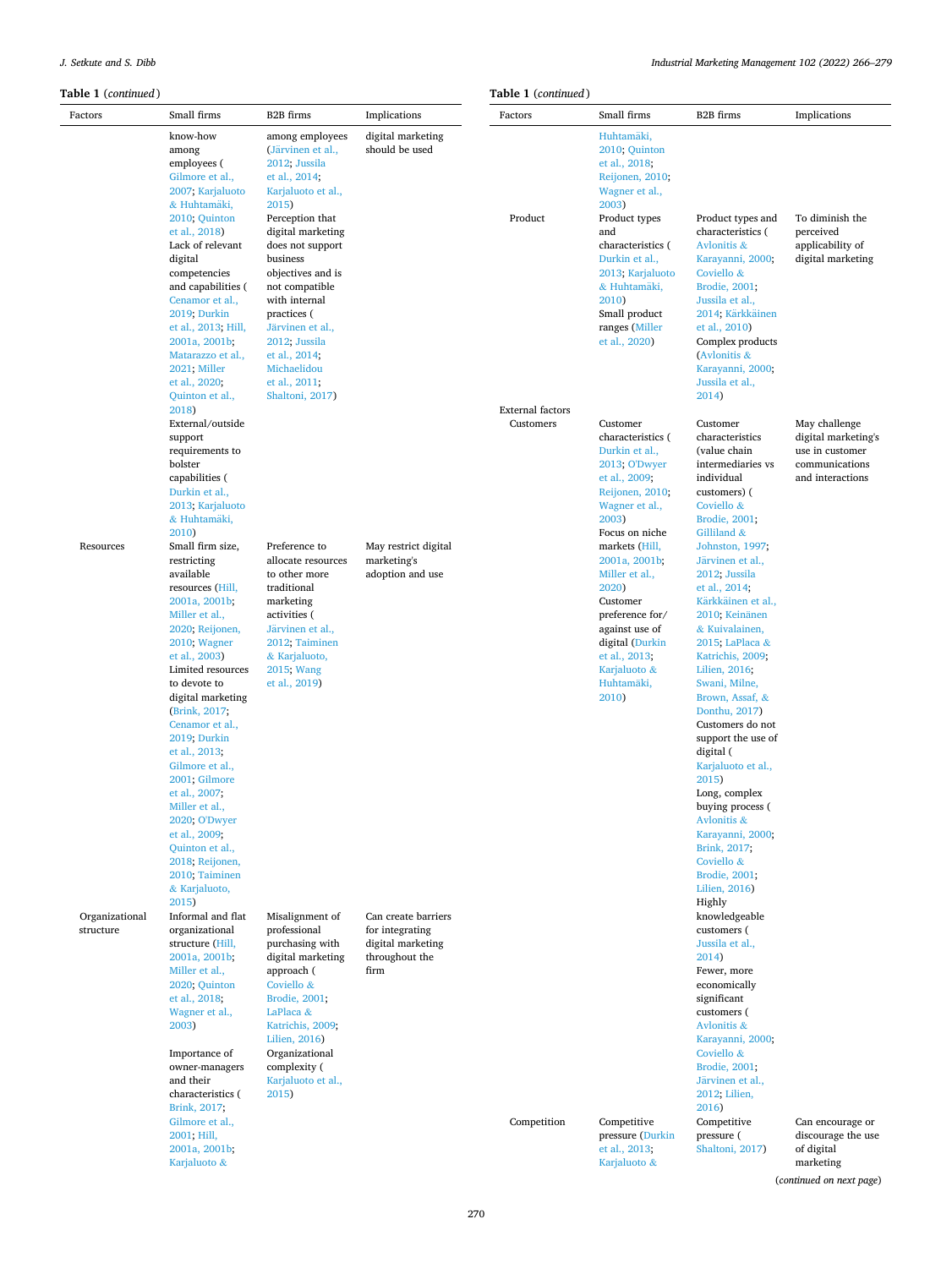**Table 1** (*continued* )

| Factors                      | Small firms                                                                                                                                                                                                                                                                                                                                                                                                                                                         | <b>B2B</b> firms                                                                                                                                                                                                                                                                                                   | Implications                                           |
|------------------------------|---------------------------------------------------------------------------------------------------------------------------------------------------------------------------------------------------------------------------------------------------------------------------------------------------------------------------------------------------------------------------------------------------------------------------------------------------------------------|--------------------------------------------------------------------------------------------------------------------------------------------------------------------------------------------------------------------------------------------------------------------------------------------------------------------|--------------------------------------------------------|
|                              | Huhtamäki,<br>2010; O'Dwyer<br>et al., 2009;<br>Quinton et al.,<br>2018)                                                                                                                                                                                                                                                                                                                                                                                            |                                                                                                                                                                                                                                                                                                                    |                                                        |
| Operating                    | Market                                                                                                                                                                                                                                                                                                                                                                                                                                                              | Market                                                                                                                                                                                                                                                                                                             | May negate and                                         |
| environment                  | characteristics (<br>Durkin et al.,<br>2013; Karjaluoto<br>& Huhtamäki,<br>2010; O'Dwyer<br>et al., 2009;<br>Quinton et al.,<br>2018; Wagner<br>et al., 2003)<br>Industry/sector<br>characteristics (<br>Karjaluoto &<br>Huhtamäki,<br>2010: Wagner<br>et al., 2003)<br>Limited<br>opportunities for<br>economies of<br>scale (Miller<br>et al., 2020)<br>Limited impact<br>on surroundings/<br>environmental<br>forces/markets (<br>Gilmore et al.,<br>2001; Hill, | characteristics (<br>Brink, 2017;<br>Coviello &<br>Brodie, 2001;<br>Jussila et al.,<br>2014)<br>Industry/sector<br>characteristics (<br>Brink, 2017)<br>Significant<br>economic impact<br>(LaPlaca &<br>Katrichis, 2009)<br>Varying and<br>fragmented<br>market structure (<br>Coviello &<br><b>Brodie</b> , 2001) | challenge the<br>applicability of<br>digital marketing |
| Wider trading<br>environment | 2001a, 2001b)<br>Macro factors (<br>Wagner et al.,<br>2003)<br>Wider<br>environment (<br>Durkin et al.,<br>2013)<br>Environmental<br>factors (<br>Karjaluoto &<br>Huhtamäki,                                                                                                                                                                                                                                                                                        | Legal contracts<br>and information<br>security (Jussila<br>et al., 2014;<br>Shaltoni, 2017)<br>Confidentiality (<br>Karjaluoto et al.,<br>2015)                                                                                                                                                                    | Can discourage the<br>use of digital<br>marketing      |

when data analysis involves moving from details to broader general themes; and in instances where the researcher is involved in interpreting data meaning ([Creswell, 2014](#page-13-0)). In this study, this approach enabled rich insights to be gained into the uses and practices of digital marketing within B2B SMEs, an area in which the relationships between constructs have been relatively unexplored.

To gain a full understanding of the phenomenon, semi-structured interviews were undertaken with two groups of practitioners to elucidate the underlying the issues affecting the adoption and use of digital marketing. Reflecting the qualitative and exploratory nature of the study, interviews were conducted first, with expert local marketing agencies that service the industry to provide an external professional practitioner viewpoint on digital marketing practices within the sector (Cepeda & [Martin, 2005](#page-13-0); [Perry, 2000](#page-14-0)); and second, with key decision makers from B2B SMEs that supply the oil and gas sector.

#### *3.2. Industry context and sampling*

Focusing on how digital marketing is practiced by B2B SMEs from a single industry, allows deep insights to be gained into the research phenomenon. Using a single industry setting to examine digital marketing has been a commonly adopted approach, with previous studies focusing on artisan food and the craft brewery sector [\(Drummond et al.,](#page-13-0) 

[2018\)](#page-13-0), healthcare ([Leek et al., 2019\)](#page-14-0), aerospace ([Chirumalla, Oghazi,](#page-13-0) & [Parida, 2018](#page-13-0)) and fashion [\(Gaudenzi, Mola,](#page-13-0) & Rossignoli, 2021). To fully comprehend how incumbent firms use digital, understanding the context in which it is used is important [\(Morgan-Thomas, 2016](#page-14-0)), particularly so given this specific focus of this study is on how context influences the variables affecting digital marketing practices ([Sobh](#page-14-0)  $\&$ [Perry, 2006](#page-14-0)).

The oil and gas sector is a significant contributor to the UK economy. The industry hub for upstream operational activities in Aberdeen (Scotland) has been described as an "industrial village" (Keogh & [Bower,](#page-14-0)  [1997\)](#page-14-0), with both large and small firms located there and much of the local economy connected with oil and gas. Due to the specific industry and regional focus, Aberdeen is described as "a highly localized 'cluster' of oil-related activities", where the importance of personal contacts and networks is significant ([MacKinnon, Chapman,](#page-14-0) & Cumbers, 2004, p.103). Business opportunities tend to arise through localized networks in this relatively small city, where the key decision-makers tend to know one another ([MacKinnon et al., 2004](#page-14-0)). In acutely combining B2B and SME characteristics, the oil and gas B2B SMEs enable a sharp focus on the nature of digital marketing practices in firms which rely strongly on traditional business practices.

The upstream oil and gas industry consists of three types of companies: several operators, major contractors, and many SMEs that provide specialized products and services to the knowledge and technologyintensive sectors connected with oil and gas [\(Crabtree et al., 1997; Green](#page-13-0)  & [Keogh, 2000\)](#page-13-0). The industry is characterized by high levels of subcontracting. Consequently, as in many areas of the economy, SMEs contribute significantly to the effectiveness and efficiency of the in-dustry through the products and services they supply ([Ndubisi](#page-14-0)  $&$  Mat[anda, 2011](#page-14-0)). Understanding and acknowledging the specific context of these small B2B firms – sometimes referred to as small, technologybased, oil-related companies [STBORs] (Keogh & [Bower, 1997\)](#page-14-0) – is therefore important.

Non-probability convenience sampling was used to identify and select the interview participants from both small B2B firms and local marketing agencies. Existing networks and connections between the university and the industry were used to approach the participants. The lead researcher was also able to use personal industry networks gained from previous professional experience working as a marketing manager. However, gaining access to participants proved to be a difficult task. When the interviews were conducted, a major downturn in oil and gas was impacting the industry, with many companies facing financial difficulties and some being affected by bankruptcy. This situation was also negatively affecting investment in marketing. Consequently, many of the SMEs were unwilling to participate, explaining that they did not "do digital marketing" or much other marketing either. Major changes were also taking place among agencies, with two agencies (A and B) going into administration shortly after the interviews, while another agency (C) entered a merger to counter the effects of the recession.

After intense negotiations, 16 participants from 14 different companies agreed to be interviewed. Details of the research participants are provided in [Table 2](#page-7-0). As this was a qualitative study driven by analytical rather than statistical generalization and given the relatively small number of firms operating within the industry in this location, this number of participants was deemed to be suitably representative of the firms operating and providing marketing services within it ([Riege, 2003](#page-14-0); Sobh & [Perry, 2006\)](#page-14-0).

The marketing agencies included in the expert interviews were all providing digital and B2B marketing services to the oil and gas industry. Six participants were from key marketing agencies serving the local oil and gas industry, including one managing director, one director, two marketing directors, one creative studio manager and one digital marketing strategist. Each agency was positioned distinctively, with Agency A specifically focused on digital marketing, while the others presented themselves as more traditional marketing agencies. These agencies were selected because of their familiarity with the oil and gas industry within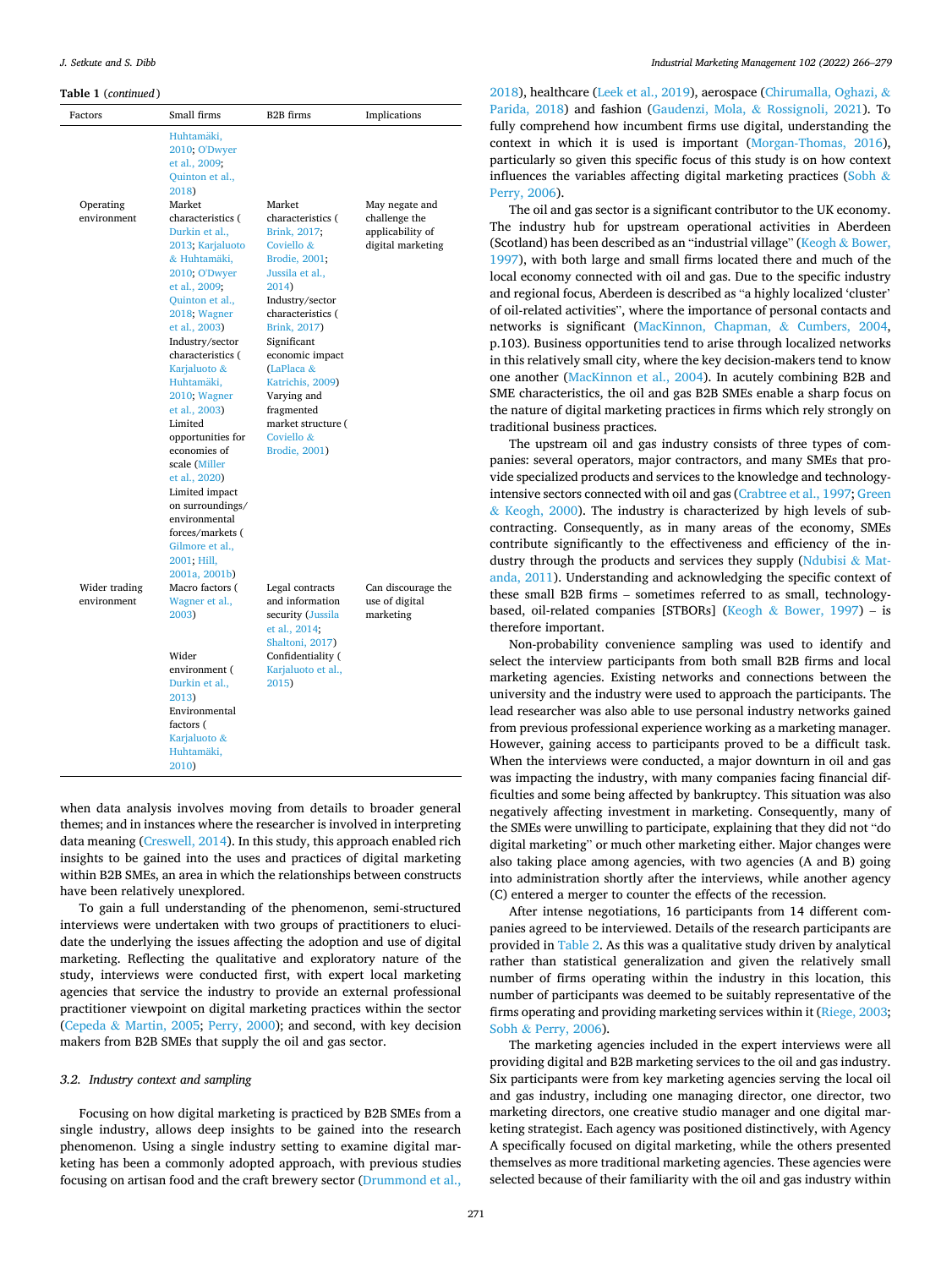#### <span id="page-7-0"></span>**Table 2**

Research participants.

| Company type        | Case company           | Company details                                                                                   | Key informant                | Key informant role                                                        | Interview<br>length |
|---------------------|------------------------|---------------------------------------------------------------------------------------------------|------------------------------|---------------------------------------------------------------------------|---------------------|
| Marketing<br>Agency | Agency A               | Growth agency                                                                                     | Manager A1 and<br>Manager A2 | Managing Director and Marketing Director                                  | 01:04:30            |
| Marketing<br>Agency | Agency B               | Media and communications agency                                                                   | Manager B                    | Creative Studio Manager                                                   | 44:52               |
| Marketing<br>Agency | Agency C               | Integrated communications agency                                                                  | Manager C                    | <b>Marketing Director</b>                                                 | 43:24               |
| Marketing<br>Agency | Agency D               | B2B marketing communications agency                                                               | Manager D                    | Digital Marketing Strategist                                              | 58:36               |
| Marketing<br>Agency | Agency E               | Brand agency                                                                                      | Manager E                    | Director                                                                  | 46:53               |
| <b>B2B SME Firm</b> | Firm F                 | Provider of subsea services personnel and training                                                | Manager F                    | <b>Business Development Manager</b>                                       | 45:48               |
| <b>B2B SME Firm</b> | Firm G                 | Provider of management consultancy services to oil<br>and gas industry                            | Manager G                    | Director                                                                  | 30:29               |
| <b>B2B SME Firm</b> | Firm H                 | Provider of expandable technology for oil and gas<br>exploration and production                   | Manager H                    | <b>Operations Manager</b>                                                 | 25:21               |
| <b>B2B SME Firm</b> | Firm L                 | Provider of expandable solutions for the energy<br>industry                                       | Manager L                    | Sales Engineer                                                            | 43:17               |
| <b>B2B SME Firm</b> | Firm M                 | Provider of expansion joints, passive fire protection<br>and heat resistant fabric solutions      | Manager M                    | Director                                                                  | 59:04               |
| <b>B2B SME Firm</b> | Firm N1 and<br>Firm N2 | Provider of isolation solutions and Provider of<br>solutions for well intervention data profiling | Manager N                    | Business Development Manager and<br>Customer Solutions & Support Director | 38:16               |
| <b>B2B SME Firm</b> | Firm O                 | Provider of primary casing centralizers and float<br>equipment                                    | Manager O1 and<br>Manager O2 | Sales Engineer and Managing Director                                      | 01:10:37            |
| <b>B2B SME Firm</b> | Firm P                 | Provider of subsea inspection and verification services                                           | Manager P                    | <b>Operations Manager</b>                                                 | 26:39               |
| <b>B2B SME Firm</b> | Firm Q                 | Provider of competence solutions for energy industry                                              | Manager Q                    | Director                                                                  | 01:17:16            |

the Aberdeen area, rather than because they had direct relationships with the B2B SMEs that subsequently provided interviews. All those interviewed had a good understanding of the resource and other challenges facing small B2B SMEs supplying the industry and of the marketing practices they were using.

All selected SMEs were undertaking digital marketing in at least a limited sense, with the minimum criteria set at having a company website and using one or more social media channels. These firms were typical Aberdeen upstream oil and gas industry players, as they provided highly specific products or services either directly to operators or to contractors serving the operators. Typically, these SMEs were established by owner-managers, who had previously been working in the largest industry companies, such as operators and contractors, for many years and had established working connections with the key industry players and decision makers before setting up their own small firms. Thus, the participating firms could be described as "traditional" oil and gas SMEs. The ten interviewees were all in functional roles typically found in B2B SMEs serving the industry, including business development managers, directors, operations managers, and sales engineers. In each case, the manager interviewed, irrespective of their main functional role, was the individual who was mainly responsible for making marketing decisions within the B2B SME. As none of the participating firms had a marketing manager, this profile of SME interviewees reflected the spread of the marketing role among various employees. The fact that over half of the respondents were firm directors or owner-managers, highlights that most marketing decisions are in the hands of the most senior managers.

#### *3.3. Data collection and analysis*

A semi-structured interview format comprising pre-determined themes was used to allow flexibility across different interviews ([Saun](#page-14-0)ders, Lewis, & [Thornhill, 2009](#page-14-0)). This approach enabled interviews to be both systematic and comprehensive, while simultaneously conversational and informal (Eriksson & [Kovalainen, 2008\)](#page-13-0). The first phase comprised the interviews with the marketing agencies. Because these firms were local experts in providing marketing services to local oil and gas firms, they were ideally placed to comment on their use of digital marketing. The interview guide for the agencies focused on four broad

themes: digital marketing in general, digital marketing within the oil and gas industry, digital marketing before and during the recession, digital marketing and the future. The second data gathering phase involved the interviews with key decision makers in B2B SMEs and focused on similar broad themes to those used the agencies: digital marketing within the industry, marketing practices and the firm, digital marketing practices and the firm, digital marketing in the future.

During the interviews, there was some hesitancy from managers from both the agencies and B2B SMEs to discuss certain digital marketing topics. Due to the subject matter, some of those interviewed in the B2B SMEs were unfamiliar with certain marketing and digital marketing concepts and terminology. Some of the agency interviewees were also slightly uncomfortable when questioned about some aspects of digital marketing, perhaps because they too lacked the necessary in-depth knowledge. This uncertainty was reflected in very brief responses to some questions, whereas responses to other questions were often more detailed. To maintain goodwill and participation during the interviews ([Saunders et al., 2009\)](#page-14-0), the researcher observed interviewees carefully, allowing them to focus and elaborate most on the topics about which they felt comfortable. Although this resulted in some interviews being less structured, the process enabled deeper insights and understanding to be gained into the focal areas.

All interviews were recorded and then transcribed. Each lasted between 25 min to 77 min, resulting in 180 pages of data. The transcribed interviews were then uploaded and analyzed using NVivo 11 software. For thematic interview analysis, which aims to identify, analyze, and report patterns within the data, the six phases proposed by [Braun and](#page-13-0)  [Clarke \(2006\)](#page-13-0) were followed. The process was recursive, rather than linear, with movement back and forth between the phases [\(Braun](#page-13-0) & [Clarke, 2006](#page-13-0); [Saunders et al., 2009\)](#page-14-0). The transcribed interviews were read several times by the lead researcher to familiarize themselves with the data and to note initial ideas. This kind of inductive approach can be used to identify themes that are strongly linked to the data (Patton, 1990, as cited in Braun & [Clarke, 2006](#page-13-0)). After initial codes were generated, they were grouped into potential themes. A number of iterations followed, which resulted in five themes being identified that underpin and explain digital marketing practices within small B2Bs, as discussed in the following section.

To safeguard the quality of the qualitative study, the suggested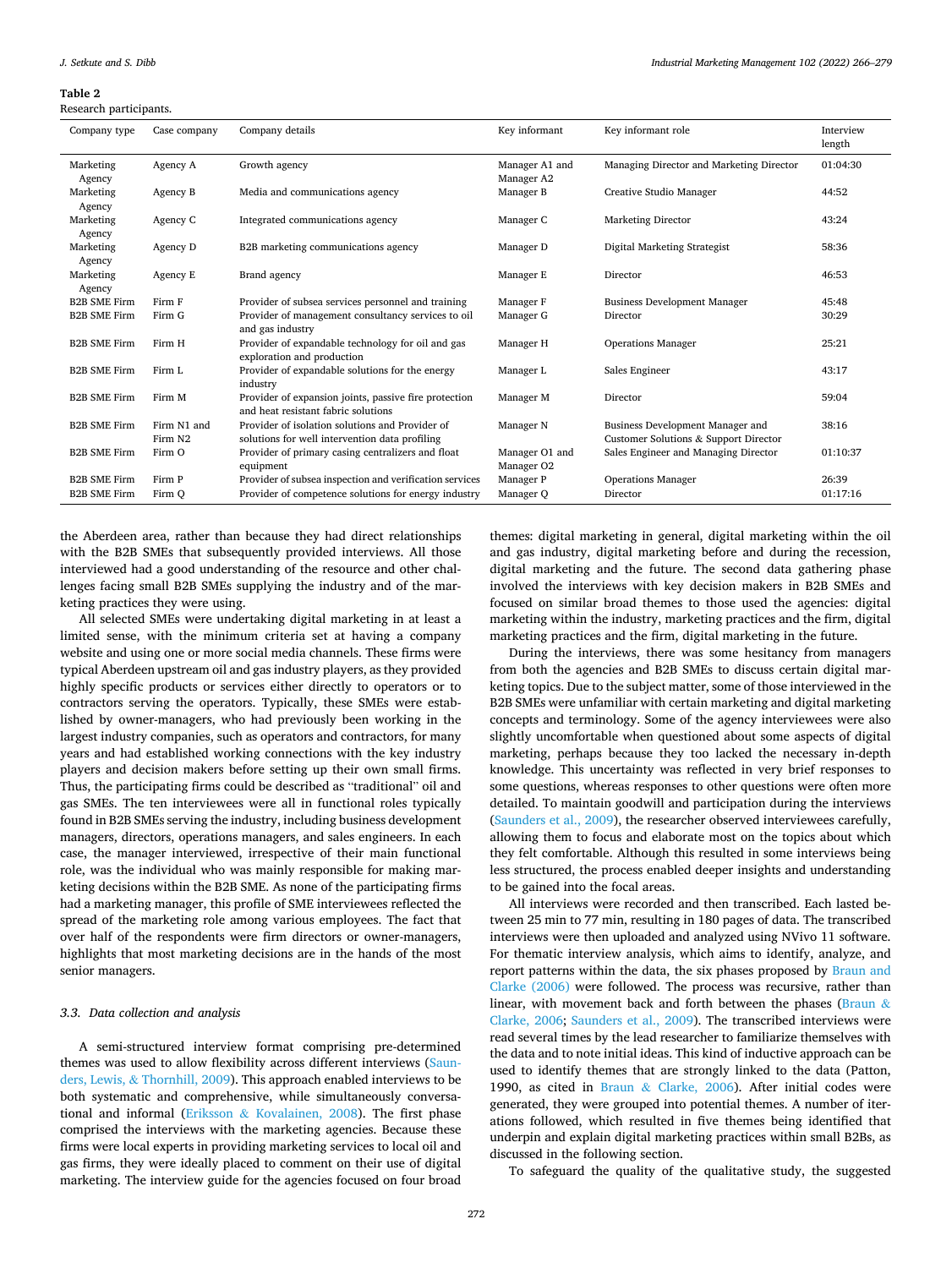<span id="page-8-0"></span>research principles of prior theory use, triangulation and replication logic were followed (Sobh & [Perry, 2006\)](#page-14-0). Thus, before collecting empirical data, the existing literature on B2B and SMEs' marketing and digital marketing was explored. Triangulation was achieved by conducting the interviews with both marketing agencies and B2B SMEs, allowing a fuller understanding of the phenomenon under investigation to be gained. Replication logic was followed during the empirical data collection to support non-statistical generalizations. Validity and reliability were further ensured by adopting the four qualitative research design tests of confirmability, credibility, transferability, and dependability ([Riege, 2003\)](#page-14-0). To ensure confirmability, the research strategy and methodology have been explicitly explained and theory was reviewed prior to the empirical data collection. For credibility, rich and meaningful descriptions of the date have been provided, with interview excerpts used to illustrate the rich and meaningful data collected. Furthermore, the findings from both the agencies and the B2B SME firms demonstrate internal coherence. Transferability is demonstrated through the empirical data from firm and agency managers, which shows similar findings in relation to the research phenomenon of digital marketing practices. To ensure dependability, the study was guided by clear research aim and research questions.

#### **4. Findings**

The findings demonstrate the simplistic and somewhat limited application of digital marketing by B2B SMEs from the oil and gas industry and identify some of the challenges faced. Insights are provided from the two sets of interviewees. The marketing agency managers describe the potential benefits of digital marketing and offer an expert view of what good practice could look like for firms that embrace it. The managers from the small B2Bs provide a different perspective, explaining how digital marketing should fit within their broader business practices and how it can be used to support these existing ways of doing business. Rather than extolling digital marketing's benefits, these managers were quick to identify the challenges they faced in its adoption. At the same time, the findings indicate an alignment in how these two interviewee groups explain the business practices within these B2B SMEs: *generational differences*, *focus on relationships*, *limited resources*,

**Table 3** 

| The relationship between themes and internal factors, external factors, and implications for contextual strands. |  |  |  |  |
|------------------------------------------------------------------------------------------------------------------|--|--|--|--|
|------------------------------------------------------------------------------------------------------------------|--|--|--|--|

| Theme                                | Sample quotations                                                                                                                                                                                                                                                                                                                                                                                                                                                                                                                                                                                                                    | Internal factor                                                                     | External factor                                          | Interplay between contextual strands, factors and<br>context                                                                                                                                                                                                                                                                                                                  |
|--------------------------------------|--------------------------------------------------------------------------------------------------------------------------------------------------------------------------------------------------------------------------------------------------------------------------------------------------------------------------------------------------------------------------------------------------------------------------------------------------------------------------------------------------------------------------------------------------------------------------------------------------------------------------------------|-------------------------------------------------------------------------------------|----------------------------------------------------------|-------------------------------------------------------------------------------------------------------------------------------------------------------------------------------------------------------------------------------------------------------------------------------------------------------------------------------------------------------------------------------|
| Generational<br>differences          | "People with that suspicion and lack of understanding,<br>because they have gone 30 years through their career<br>without needing to bother about social media or online PR,<br>or anything like that, so why should they suddenly change<br>now?" (Manager D)<br>"There's an awful lot of people in Aberdeen, who are at a<br>stage in their life, who don't spend time in front of a<br>computer, because that's not what they're good at. I can<br>think of a lot of guys who probably are in senior, if not<br>owners of small businesses, sell equipment or they rent<br>equipment, they're not digitally focused." (Manager Q) | <b>Business culture</b><br>Capabilities<br>Organizational<br>structure              | Customers<br>Operating<br>environment                    | This factor is distinctive to the oil and gas industry<br>setting. Internally, business culture is influenced by older<br>key decision managers; externally, this industry is<br>dominated by older key decision makers, including<br>customers themselves, who have limited knowledge<br>about marketing and its potential/benefits.                                         |
| Focus on<br>relationships            | "Generally, they all still see marketing as a role down, that<br>the right one-to-one business development is how they still<br>see it." (Manager E)<br>"My role has always been about building relationships. If<br>you meet someone who worked for a company, who moved<br>on to another company, who you don't have as a client, and<br>that person is a decision-maker, then there is every chance<br>that that person could bring more company on board, based<br>on his or her personal experience." (Manager F)                                                                                                               | <b>Business culture</b><br>Organizational<br>structure<br>Product                   | Customers<br>Operating<br>environment                    | Internal factors are linked to how B2Bs and SMEs<br>operate, with complex products driving a strong focus on<br>relationship building. Industry norms and customer<br>preferences within oil and gas operating environment<br>reinforce this traditional way of operating.                                                                                                    |
| Limited resources                    | "We would tell them that they need people internally to help<br>manage digital marketing and push that, but whether they<br>attribute somebody to, or not, sometimes they just build it<br>and then left it like that, there was no continuous effort to<br>maintain that and push that". (Manager B)<br>"We don't have a marketing company to constantly update it<br>or a marketing person working for the company, so it would<br>be done by myself or my brother. Again, we're too small."<br>(Manager M)                                                                                                                        | Capabilities<br>Resources                                                           |                                                          | Internally, the limited capabilities and resources<br>(financial, expertise and time) combine with the<br>perception that digital marketing is incompatible with<br>existing business practices in this B2B setting.                                                                                                                                                          |
| Limited marketing<br>role            | "If you are a technology company that offers drillers some<br>technical widget that allows them to see what's going on<br>down the hole, you will know the 20 people who you need to<br>talk to. You will know them face-to-face, so they are not<br>finding you through the website, they are not doing a search;<br>for example, downhole widgets, you know who they are<br>already." (Manager B)<br>"Go back 20 years, it was all word-of-mouth, marketing<br>wasn't a big thing back then, because everyone knew each<br>other and that's how they got their business." (Manager N)                                              | <b>Business culture</b><br>Capabilities<br>Resources<br>Organizational<br>structure |                                                          | Internally, a culture of not valuing marketing, which was<br>seen as less important than business development and<br>sales. Limited understanding of marketing by key<br>decision makers who questioned its relevance and<br>applicability. Other players within oil and gas (customers<br>and competitors) hold similar views, reducing the<br>pressure to change practices. |
| Supporting digital<br>marketing role | "They [oil and gas companies] see their website and digital<br>marketing as backing-up. It is ensuring that if people, who<br>know them, are interested in what they do, everything is<br>there, and that they are kept up to the forefront of people's<br>minds." (Manager E)<br>"I'd like to think digital media could be better for our<br>business, but at the moment I've got nothing concrete to say it<br>has been. The Google AdWords hasn't given us any extra<br>sales and the website hasn't given us extra sales." (Manager<br>M)                                                                                        |                                                                                     | Operating<br>environment<br>Wider trading<br>environment | Very specific factor to the oil and gas setting. External<br>factors, such as the recession are beginning to influence a<br>shift towards more digital marketing, yet concerns<br>remain about confidentiality and the risks of digitally<br>sharing sensitive information.                                                                                                   |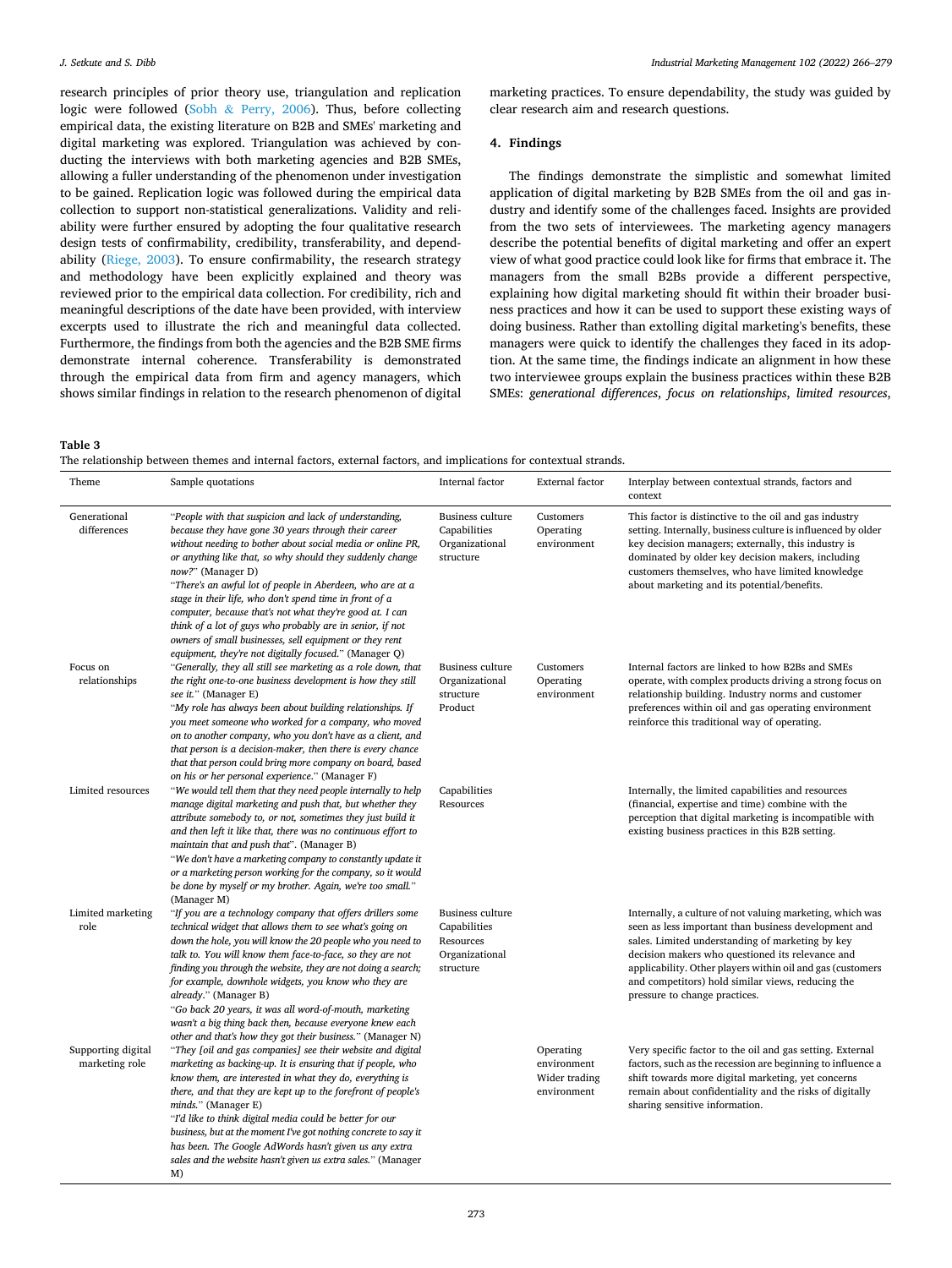*limited marketing role* and *supporting digital marketing role* in business practice.

Rather than emphasizing the individual internal and external factors that influence digital marketing's use, it is the interplay between these factors within this B2B SME context that is important to explain how digital marketing is practiced here. [Table 3](#page-8-0) provides illustrative interview quotes that relate to these five themes. In each instance, the first comes from an agency manger, while the second is from a B2B SME manager. The table also demonstrates the relationships between the themes and the internal and external factors, showing the interplay between the contextual strands in this specific context. Bringing these strands together to reveal the combination of internal and external factors at play, sheds light on the marketing practices in these firms and the reasons for them. As will be shown, these identified factors typically acted as barriers to more developed digital marketing use, with small B2Bs adopting a more limited form that best supported their traditional marketing practices.

Overall, the findings indicate rather limited digital marketing use among these B2B SMEs specifically, and across the oil and gas industry more generally. Significant challenges to digital marketing's use arise from the relatively low importance assigned to marketing within these firms and the limited resources available to support its application. The managers from these small firms tend to be from an older generation, with a preference for traditional sales activities and face-to-face interaction, such that digital marketing provides only a supporting role within their operating practices.

#### *4.1. Generational differences*

Generational differences or the "*generation thing*" played a significant role in B2B SMEs' marketing practices and acted as a barrier to digital marketing. Typically, the key SME decision-maker is the ownermanager, who has significant influence on the firm's practices and performance. Some B2B SME interviewees referred to themselves as if they were the business, rather than to the business as a separate entity. Thus, the fact these firms were run by older managers from was a significant internal factor influencing digital marketing practice. Overall, these managers had strong views regarding marketing and digital marketing practices. They generally argued that marketing had little to offer their sales-focused industry, suggesting that they chose to run the business "*how I've done it for the last 15 years*" (Manager G).

Due to their age profile, the technology skills of these managers tended to be limited, and they were strongly averse to digital marketing. Marketing agency managers were quick to confirm that the limited digital knowledge of the "*elderly gentleman at the top*" was a barrier to digital marketing. The B2B SME managers often recognized their technology-related limitations, with the following expressions being used to describe themselves: "*I haven't quite made it into the 21st century yet on a lot of the technology side*", "*my generation*", "*old-fashioned*", "*too much old-school*", "*old boy like me*", "*shows you my IT skills*" and "*shows you how much I know*". They considered modern technology to be a challenge and recognized their lack of technical knowledge and skills as a significant barrier.

Many older generation managers were reticent to use newer marketing practices and were unfamiliar with the use of digital communications. As Manager M stated, "*the company has been going for some 26 years without any website or anything, so the only dialogue was face-to-face or on the phone*". As a result of such thinking, despite the view that "*the web is great for some industries*" (Manager N), these firms were minimally involved in digital marketing. Overall, due to this internal factor but also reflecting the industry's broader external characteristics, the whole oil and gas industry was perceived to be "*well behind*", "*far behind the curve*" and "*way behind in terms of digital marketing*" (Manager D), compared with other sectors. This highly specific oil and gas industry context presented a major challenge for digital marketing.

#### *4.2. Focus on relationships*

The importance of relationships was strongly in evidence. This factor was related to both internal and external influences. Internally, these B2B SME managers emphasized that building relationships was the way to conduct their business due to their organizational structure and highly complex niche products. Several interviewees used the term the "*old boys' club*" to refer to how business was conducted, and to highlight the heavy reliance on existing networks. There was a strong dependence on traditional sales techniques, such as sales calls and visits, trade shows, and client entertainment with lunch-and-learn sessions. It was common practice to use business development managers to support this networking activity:

"*We employ them, because they've got a network of people and they know people in the industry. So, like X has worked for years in it and so he knows people and he can go in and say 'I know the drilling engineer, I'll phone him up and say look I've moved companies, but this is what I do. Can I come in and speak to you?' and make a lunch-and-learn and chat to them. And that's how it all seems to work.*" (Manager L).

The business development role was therefore crucial, with Manager F explaining: "*my role has always been about building relationships*". Business development managers had often been working in the industry for a long time, with strong and established networks, that enabled them to readily win business by speaking to existing connections. However, when these managers left a company, they took these connections with them.

Building relationships and using established networks were extremely important, with word-of-mouth considered the best means of gaining new business. Interviewees argued that "*face-to-face*" and "*wordof-mouth*" were key to acquiring new business. As Manager O2 explained, "*a lot of the customers are ex-customers or people that we've dealt with over the years, they just know we are here*", while Manager L concluded that, "*90%, probably 95%, of our business is through word-ofmouth*". Manager H added that the approach of doing business in the industry was, "*who the managing director knows*", with Manager O1 offering this insight into how these relationships were built: "*you just went around all the different offices, putting your head in the door and that's how we built up a relationship*". Given that this focus on relationships extended across the oil and gas setting, it was an important external factor influencing the practices used by these firms and the industry as a whole. The agencies also recognized the importance of these networks and relationships, as Manager E explained:

"*We are working with a decommissioning company … and those five guys, who started two years ago, all worked at the same company three years ago, and now they are starting to work together. And then, two months ago, they set up a sister company, and the three people in the sister company, they all worked together before. And they got another joint venture with a technology company and it's the guy that worked with them two companies ago*."

One element of traditional sales techniques involved managers in lunch-and-learn sessions and providing client entertainment: in particular, "*a game of golf*". A common approach to making contact involved simply "*phoning them up*". Thus, customers were also used to these traditional sales techniques. Showing the importance of context, the specific nature of the oil and gas industry emerged as a significant factor influencing marketing practices. As agency Manager E explained, the especially strong focus on relationships in this industry meant that, "*their marketing isn't the same as in other industries would be, because they know each other, they got that network*". The industry itself was even described as "*a small village*" (Manager N).

The type of products and services these B2B companies provided was also important. The complexity of products in this industry was considered to reduce the applicability of digital marketing and reinforce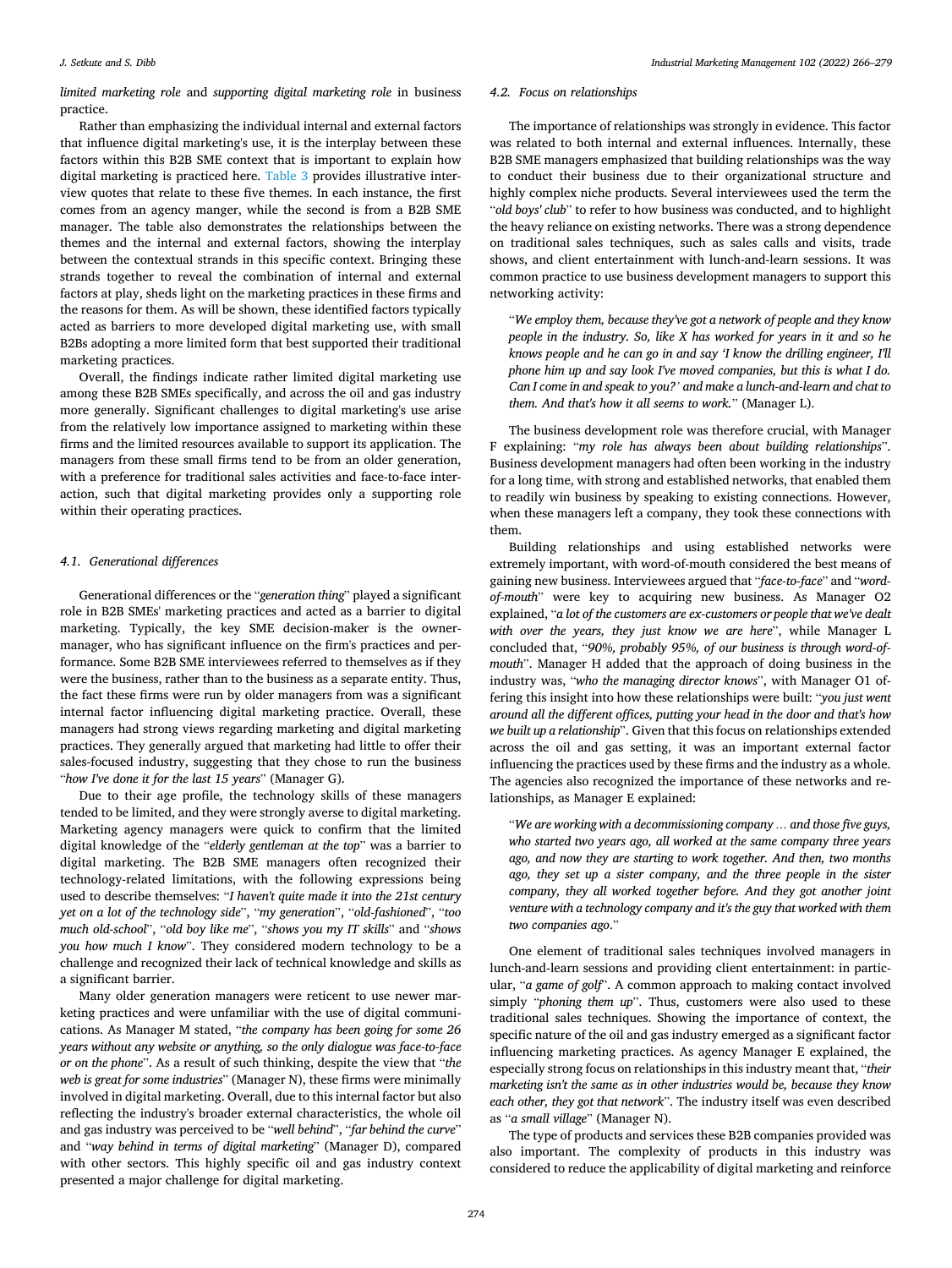the importance of traditional face-to-face, personal relationships; "*there aren't a lot of different product lines, so therefore you're not chasing an awful lot of different customers, you're chasing a particular customer doing a particular type of job*" (Manager H). This had implications for marketing practice, as another concluded, "*we are probably more a traditional oil and gas company [and] don't have very many competitors*" due to being "*such a small niche market*" (Manager M). One agency manager (Manager A1) used the example of "*a rotating circuit for a horizontal drilling sub*" to explain that because only a very few companies needed this product, it made more sense to use face-to-face interaction than to sell online.

#### *4.3. Limited resources*

Company size seemed to directly affect how firms approached their marketing activities, with both small size and limited resources frequently mentioned as key barriers to digital marketing. The limited resources were a significant internal factor relating specifically to the SME characteristics of these firms. They included limited financial resources, a shortfall in the necessary marketing-related skills and knowledge, and a lack of time to devote to marketing activities. Reflecting this issues of size, the firms' managers used phrases such as: "*because of the size of the company*", "*within the size of the company I work for*", "*I have to emphasize in the position I was and the size of the company*", "*for the type of business I work for*", "*we're just a little small family service company*", to explain and sometimes to justify why their firm operated in a specific way.

Small size also meant there were limited available resources, as Manager O2 explained, "*Because right now we probably couldn't afford to have many full-time members of a separate marketing department*". In the same vein, another noted, "*We don't have a marketing company to constantly update it or a marketing person working for the company, so it would be done by myself or my brother. Again, we're too small*" (Manager M). As a result of these resource constraints, digital marketing tended to be managed either by family members, by students/interns or simply by themselves. For example, Manager M's wife helped with the company's LinkedIn page, while he used a student for website redesign, explaining that "*ultimately he doesn't charge much for it, so it would save us some money*". At the same time, these decision makers' digital marketing knowledge was quite limited, which could act as a barrier. For example, Agency Manager D described the suspicion and lack of understanding he encountered during discussions with clients about pay-per-click advertising: "*How do you know that somebody is a real person, it might just be a robot. I read something that Google has these robots that just knock up clicks automatically*".

The lack of time for marketing to new customers was a further barrier, primarily because of the perception that, "*on the top of the list is the existing clients*", who drive the business and bring money to the firm. The time constraints meant that any digital activities, "*need to be fairly maintenance free*". Manager Q explained that his firm's small size and limited resources meant he always had to focus on operational delivery. He further suggested that this limited operational capacity meant he did not need any marketing to promote his company, arguing that "*at the minute I'm quite happy being under the radar*".

#### *4.4. Limited marketing role*

The findings show that marketing was not considered as important as other operational functions within small B2B firms. The limited emphasis on marketing internally within all of these firms across the sector, was therefore a major barrier within this specific industry. Agency managers were particularly frustrated about this issue. Even when the B2B SMEs had a marketing manager, they tended to lack power, with marketing "*never taken as in-depth as some operational stuff and the production issues*" (Manager B). Agency Manager E described marketing as being seen "*as a tier below in business development*", and felt that it was regarded as a low-key role: "*I always feel that some companies* 

*treated you [marketing manager] like you are ordering mugs, or you are buying cutlery for the kitchen; it is like it's something they have to do, but they don't really put any value in it*". Several of those interviewed from the small firms – including those that did not have anyone working in marketing – used the expression "*marketing girl*", in what seemed to be a disparaging way to define a low-key role. These managers were also quite skeptical about spend on marketing communications, seeing it as expenditure with no immediate connection to revenue, which seemed to reinforce the issues raised by the agency managers. Therefore, there was a significant lack of capabilities related to marketing knowledge and a very strong perception that marketing practices were simply not compatible with existing business practices and the products offered.

"*Bottom line for me is the balance sheet; the customers, how much money has come in from them. Never mind all the marketing and all that stuff, bottom line is how much revenue, because people need revenue to come into the company. You can be super marketers, but it's not producing anything at the end of it*." (Manager O2).

Furthermore, the marketing agency managers also recognized the challenges with marketing in the oil and gas sector. Manager B further acknowledged the differences between B2B and B2C, "*with retail or consumer, you can say, we did x and y happened; with B2B it can be slightly different*". These interviewees suggested that lead generation needed to be a main focus within these firms but felt that this kind of marketing could help with, "*enhanced visibility which then leads to maybe increased sales*" (Manager E), and with brand building and awareness goals to support this outcome. Thus, the sales-orientation and lack of respect for the role of marketing within these firms, were major barriers for wider digital marketing use, with one-to-one business development activity considered far more important as, "*in Aberdeen oil and gas market is very localized*", because people tended know each other for a long time (Manager A1).

Typically, the owner-manager had the major decision-making role within the firm, including overseeing its marketing strategy, even though their marketing knowledge was limited, and they relied heavily on traditional sales techniques. As agency Manager D explained, "*the decision makers in the oil industry tend to be older people, who haven't embraced that, and don't get that, and are a bit suspicious of it [digital marketing]*", with the consequence that marketing activity tended to be simplistic and there was resistance to extending it. Overall, there was evidence that the specific internal characteristics of these firms within this industry, meant that marketing was not valued.

#### *4.5. Supporting digital marketing role*

Despite the limited use of marketing generally and digital marketing specifically, there was evidence that the recent industry changes, some linked to recessionary pressures, was bringing a change in thinking among the B2B SMEs. Due to external changes in competition and shifting customer expectations, there was growing pressure for firms to adopt digital marketing practices. In terms of the industry recession, there was the view that, "*that [the] old B2B way of working is dying*", with this issue acting as a potential enabler for digital marketing practices:

"*Up until recently nobody needed to know much about digital, because they [oil and gas firms] were just carrying on doing what they always have done, and nobody was asking any questions*. *Especially at the moment, we are seeing a lot of changes in marketing in companies*" (Manager B).

Before the recession, agency managers suggested that digital marketing was purely a "*box-ticking exercise*". Although the agencies reported that interest in digital was now growing, as the B2B SMEs adjusted to smaller marketing budgets and the need for greater accountability, the pace of change was slow. While agencies promoted the strategic use of websites as the main digital channel, views about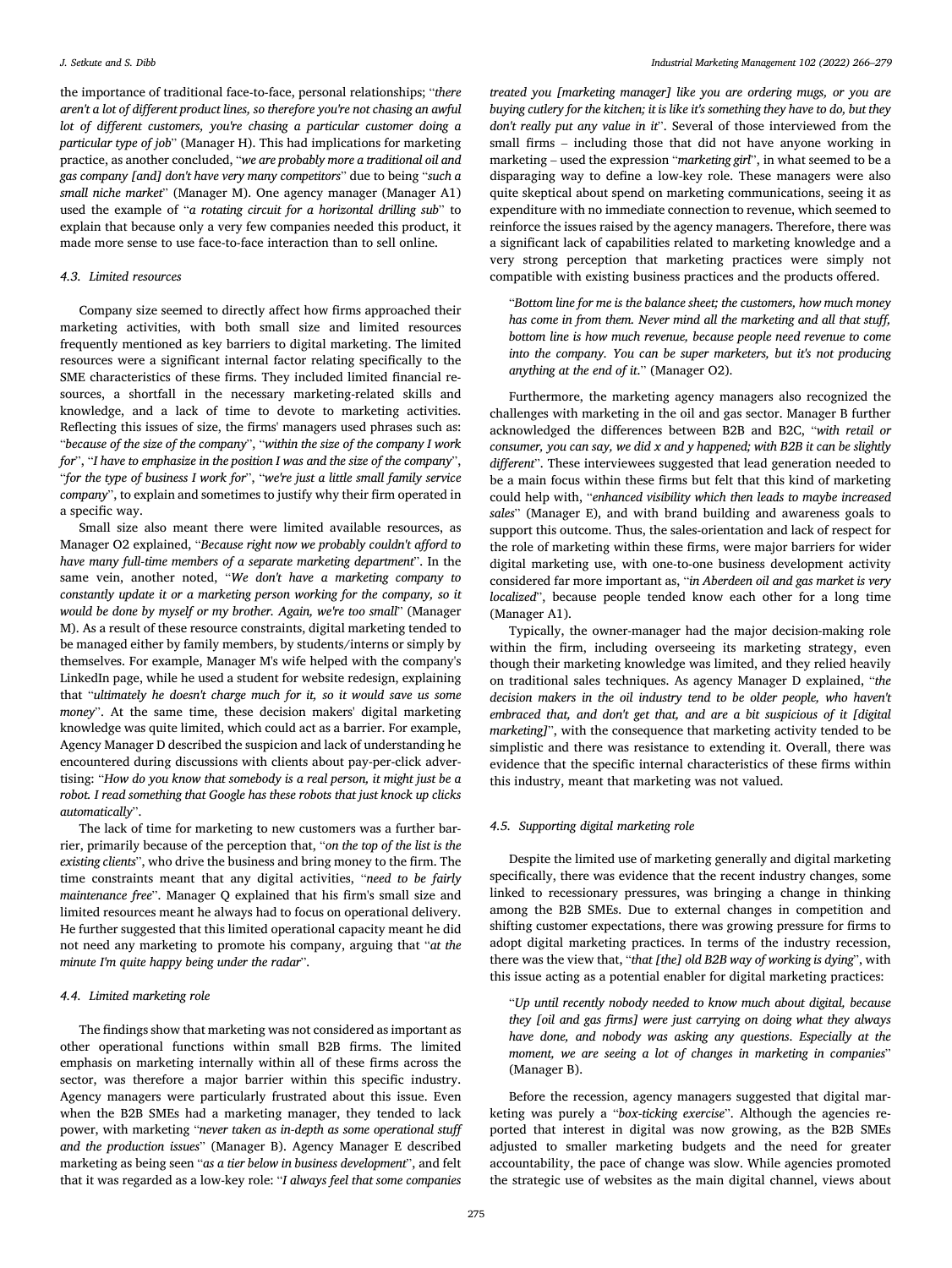their value were among the B2B SME managers were mixed:

"*The website is like your front shop window in a big wide world, so you need to be able to have a website that appeals that gets a good hit rate and gets a lot of interest for people looking for your services. The website is a key factor in getting your product or your company recognition to a wider audience.*" (Manager F).

Others were much more skeptical, seeing the website as necessary but not particularly productive: "*I don't expect it really to give us sales; I just see it being there as something nowadays in the 21st century you need a website; people won't take you seriously if you don't have a website*" (Manager G). These comments reinforce the expectations that to be useful, digital needs to drive direct sales. Despite recognizing the importance of having a website, most were "*brochure-type*" and used to promote information in one direction, rather than as two-way communication channels geared to manage customer relationships in their own right. While admitting they were dubious about what digital marketing might offer, some managers acknowledged that these feelings were partly driven by their lack of knowledge or direct experience of the benefits:

"*The problem is that so far, I have seen no benefit of it, so we've tried Google AdWords, we've tried our website, these are all new formats which we have never had. The business has been going for 27 years and the oldfashioned sales techniques of phoning someone up or getting someone's name, phoning them up, going to see them, take them out for lunch or a game of golf. The old-fashioned way still seems to work, and nothing has made me change my mind from that.*" (Manager M).

Although the B2B SMEs acknowledged that digital could have role in extending traditional businesses practices, their limited digital marketing knowledge acted as a major barrier. To be convinced of digital marketing's value, many felt they would need to see direct sales emerging from its use; and yet as this interviewee explained, "*the Google AdWords hasn't given us any extra sales and the website hasn't given us extra sales*". Thus, they failed to understand the role that setting strategic marketing goals and using digital marketing could play in building the awareness and maintaining the relationships needed to support future sales and business acquisition. The misplaced expectations of B2B SME interviewees that new sales could be achieved directly via digital channels, seems to be a key limiting factor in digital marketing's adoption and use in this sector. While they acknowledged that it was important to be seen to be online, none of the interviewed managers believed that digital marketing could be used to facilitate relationships with existing or potential customers, which they considered should happen offline.

The B2B SME interviewees were generally dubious about the application of social media to the oil and gas industry. A particular worry was the compatibility of social media with commercially sensitive information. Manager Q shared his concerns: "*there are people who have just been made redundant, who think I can do what he's done and people who will take your creativity and try and progress themselves from that*". Managers O1 and O2 were also worried about revealing too much sensitive information on LinkedIn: "*I thought very, very carefully about what text I put up there next to the picture and it was minimal*… *I had to even be careful about the background*". However, other than this specific concern, the managers were less suspicious of LinkedIn than other social media, viewing it as "*a database of people*", which was especially useful for identifying potential leads in specific companies. Overall, the managers saw LinkedIn as a tool that could assist their businesses, providing a route through which they could transfer their offline traditional ways of doing business to an online environment. For example, they used this platform to support the sales function within their firms, helping to identify sales leads and establish working relationships with specific individuals within potential customer companies.

#### **5. Discussion**

The oil and gas SMEs are a particularly interesting case because they acutely combine B2B and SME characteristics, enabling a sharp focus on the implications for digital marketing practices. The findings contribute to knowledge about how digital marketing is used by small B2B firms, showing how the internal and external factors associated with the B2B and SME strands combine to create a specific context that shape these practices. Rather than emphasizing the individual internal and external factors that influence digital marketing's use, it is the interplay between these factors that explains the practices seen.

Such factors lead to the prevalence of traditional sales techniques and the view that digital marketing has limited applicability in this context (Karjaluoto & Huhtamäki, 2010; Taiminen & [Karjaluoto, 2015](#page-14-0)). The findings demonstrate that this sector's traditional sales orientation means the industry itself attaches relatively little value to digital marketing. Furthermore, the barriers these B2B SMEs face in using digital marketing help to explain their low but distinctive utilization of digital marketing. While previous studies have argued that B2Bs and SMEs are missing out on the benefits of digital marketing ([Brink, 2017;](#page-13-0) [Michae](#page-14-0)[lidou et al., 2011](#page-14-0); Taiminen & [Karjaluoto, 2015\)](#page-14-0), these findings suggest a more nuanced picture, in which digital marketing is practiced in ways that align with the specific context and challenges these firms face. Consequently, these B2B SMEs perceive their use of digital to be beneficial, even though it might not reflect the best-practice norms used in other firms or sectors.

In line with [Proposition 1,](#page-3-0) the internal and external factors linked to the combined B2B and SME strands, highlight a distinctive pattern of marketing practice with specific digital marketing elements, that is markedly different from B2C and larger B2B firms (LaPlaca & [Katrichis,](#page-14-0)  [2009\)](#page-14-0). Despite the external drivers to embrace more digital practices, low levels of digital marketing use were found (Järvinen et al., 2012; [Karjaluoto et al., 2015](#page-14-0); [Leek et al., 2019](#page-14-0); [Shaltoni, 2017](#page-14-0)), with strong preferences for traditional business practices. Specific contextual factors were driving these firms' marketing practices, such as the generational profile of owner managers, the strong focus on relationships and networks ([Bocconcelli et al., 2018](#page-13-0);Coviello & [Brodie, 2001; Gilmore et al.,](#page-13-0)   $2001$ ), the lack of value attributed to marketing (Järvinen et al., 2012; [Jussila et al., 2014](#page-14-0); [Michaelidou et al., 2011](#page-14-0); [Shaltoni, 2017\)](#page-14-0) and the limited available resources [\(Brink, 2017;](#page-13-0) [Gilmore et al., 2001](#page-13-0); [Miller](#page-14-0)  [et al., 2020](#page-14-0); [Quinton et al., 2018;](#page-14-0) Taiminen & [Karjaluoto, 2015](#page-14-0)). Therefore, these oil and gas SMEs were being influenced by the interplay of internal and external factors with the sector characteristics, resulting in highly context-specific digital marketing practice.

As expected in [propositions 2 and 3,](#page-3-0) a number of internal and external factors (see [Table 1\)](#page-4-0) were involved in shaping digital marketing practices. Internal factors acting as major barriers to these practices included those related to business culture (Karjaluoto  $\&$  Huhtamäki, [2010; Reijonen, 2010\)](#page-14-0) and to the importance of owner-managers [\(Brink,](#page-13-0)  [2017;](#page-13-0) [Hill, 2001a, 2001b](#page-14-0); Karjaluoto & Huhtamäki, 2010; Reijonen, [2010\)](#page-14-0), who had limited digital marketing skills and knowledge [\(Karja](#page-14-0)[luoto et al., 2015](#page-14-0); [Matarazzo et al., 2021;Miller et al., 2020;](#page-14-0) [Quinton](#page-14-0)  [et al., 2018\)](#page-14-0). As previous studies have identified ([Coviello](#page-13-0) & Brodie, [2001;](#page-13-0) [Gilmore et al., 2001](#page-13-0); LaPlaca & [Katrichis, 2009\)](#page-14-0), the strong relationship emphasis when conducting business was also a factor. These small B2Bs were strongly influenced by the industry inself [\(Brink,](#page-13-0)  [2017;](#page-13-0) Coviello & [Brodie, 2001](#page-13-0); [Durkin et al., 2013](#page-13-0); [Karjaluoto](#page-14-0) & Huh-tamäki, 2010; [Quinton et al., 2018\)](#page-14-0), which in this case was a further barrier to digital marketing use. As a result, customer characteristics (Järvinen [et al., 2012;](#page-14-0) [O'Dwyer et al., 2009;](#page-14-0) [Reijonen, 2010](#page-14-0)) and the preferences of these customers for traditional marketing practices ([Durkin et al., 2013](#page-13-0); [Karjaluoto et al., 2015;](#page-14-0) Karjaluoto & Huhtamäki, [2010\)](#page-14-0), were influential external factors. Unlike in other studies [\(Durkin](#page-13-0)  [et al., 2013](#page-13-0); Karjaluoto & Huhtamäki, 2010; [O'Dwyer et al., 2009](#page-14-0); [Quinton et al., 2018](#page-14-0)), the B2B SMEs did not appear to be pressured by competitors to use digital because their direct competitors were not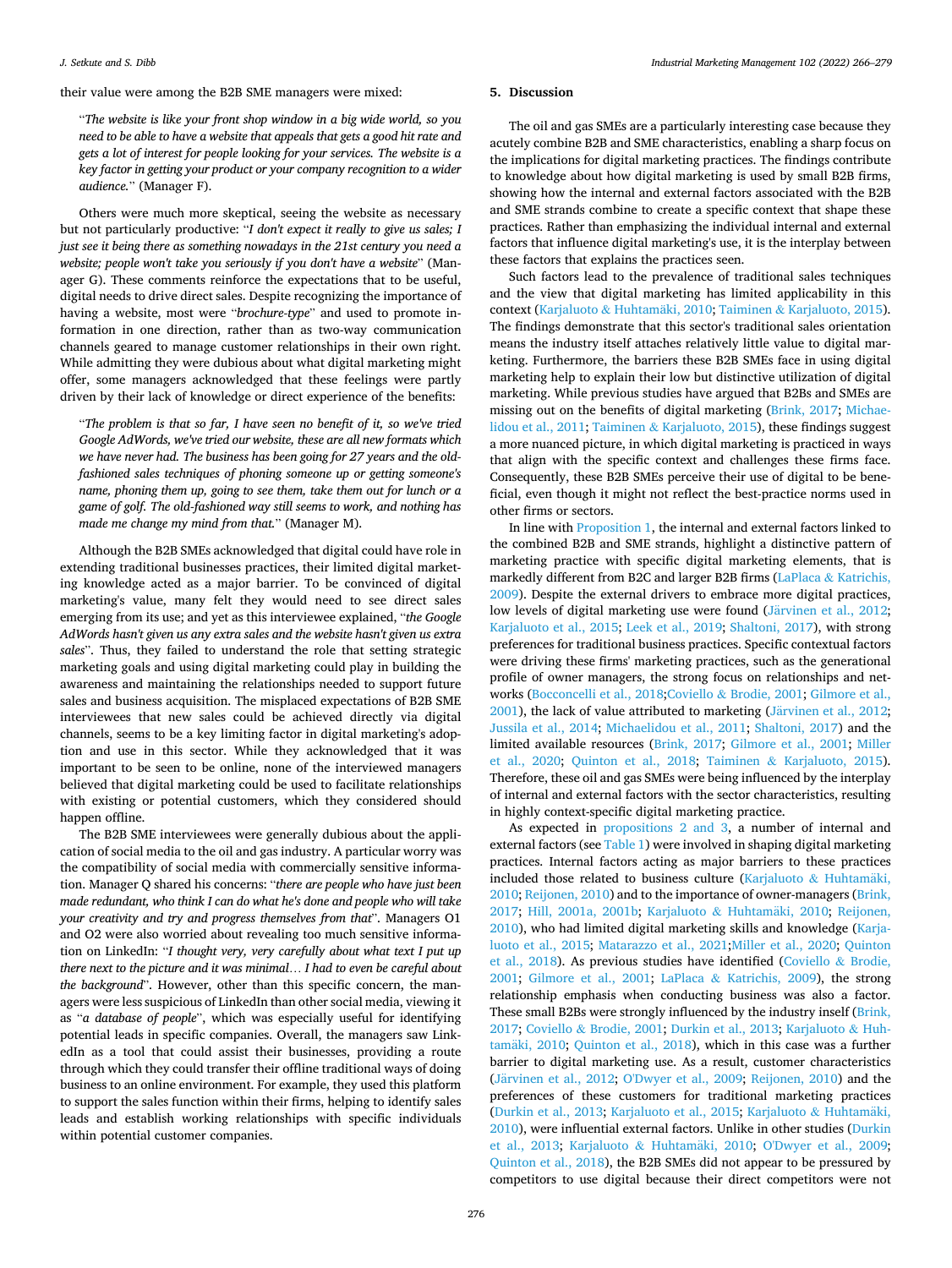using digital either. In line with existing literature on the influence of macro factors [\(Durkin et al., 2013;](#page-13-0) [Wagner et al., 2003\)](#page-14-0), the economic recession was identified as an enabler for digital marketing adoption among these B2B SMEs.

#### *5.1. Theoretical contributions*

The first contribution is the identification of internal and external factors linked to the B2B SME context, which acted as barriers to digital marketing practice and shaped its use. Consistent with previous studies of marketing in SMEs [\(Bocconcelli et al., 2018;](#page-13-0) Karjaluoto & [Huhtamaki,](#page-14-0) ¨ [2010; Quinton et al., 2018](#page-14-0); Taiminen & [Karjaluoto, 2015](#page-14-0)), the findings showed that limited resources and marketing-related skills acted as constraints. This reinforces the influence of resource-related factors in digital marketing adoption [\(Karjaluoto](#page-14-0) & Huhtamäki, 2010; Reijonen, [2010\)](#page-14-0). Leaving marketing decisions in the hands of busy key decision makers, who lack the necessary time ([Gilmore et al., 2007;](#page-13-0) [Karjaluoto](#page-14-0) & Huhtamäki, 2010) or skills ([Camilleri, 2019;](#page-13-0) Reijonen, 2010; Taiminen & [Karjaluoto, 2015](#page-14-0)), made it difficult for these firms to benefit from digital marketing. The age profile of these individuals appeared to exacerbate the problem, as they preferred traditional ways of doing business, seemed unwilling to change their practices [\(Karjaluoto](#page-14-0)  $\&$ Huhtamäki, 2010) and were not positively predisposed to digital marketing [\(Shaltoni, 2017\)](#page-14-0).

The firms were also strongly influenced by the nature of the industry itself [\(Quinton et al., 2018](#page-14-0)). Oil and gas is contract-based, has complex product and services and long sales cycles, small customer numbers and high barriers to entry for suppliers; with these small B2B firms occu-pying an important position within the supply chain ([Ndubisi](#page-14-0)  $\&$  Mata[nda, 2011\)](#page-14-0). To maintain this position, as has been suggested in previous studies, they focused strongly on building relationships and networking (Avlonitis & [Karayanni, 2000;](#page-13-0) LaPlaca & [Katrichis, 2009\)](#page-14-0). In operating "*well behind*" or "*behind the curve*" of digital marketing practices, the oil and gas industry itself also tended to reinforce the barriers to digital use and to mitigate the applicability of digital marketing ([Karjaluoto](#page-14-0)  $\&$ Huhtamäki, 2010; Taiminen & [Karjaluoto, 2015\)](#page-14-0). This situation contrasts with the position in some other B2B sectors, such as health care ([Leek et al., 2019](#page-14-0)), which have been more forthright in introducing innovative digital marketing.

The second contribution is specific to B2B SME marketing. The findings reveal that the combination of internal and external factors associated with the combined B2B and SME strands yield a distinctive pattern of marketing practice and preferred digital elements. Reflecting the importance of relationships in how B2B SMEs conduct business (Coviello & [Brodie, 2001](#page-13-0); [Gilmore et al., 2001](#page-13-0)), these firms generated business opportunities through existing contacts and networks [\(Boc](#page-13-0)[concelli et al., 2018](#page-13-0); [Gilmore et al., 2001](#page-13-0); [MacKinnon et al., 2004](#page-14-0)). Furthermore, the relatively low customer numbers of these small B2Bs, meant they were able to deal with each customer individually. Their digital marketing use followed a similar pattern, supporting and extending their traditional ways of conducting business, e.g., by using LinkedIn to support their relationship building. While digital marketing is often used to acquire new customers ([Wymbs, 2011](#page-14-0)), for these small firms the emphasis was heavily on retaining existing customers, as the route to driving sales. This priority was also partly because their limited operational capacity, meant these B2B SMEs only had the capacity to serve a limited number of customers in a given period of time.

Contrary to [Karjaluoto et al.'s \(2015\)](#page-14-0) study of digital in B2B, these small B2B firms did not use digital marketing for sales support, brand building or for customer communication. Instead, they used it in simple ways to assist in generating sales, and to align with their salesorientation and sales acquisition targets. Sales were therefore perceived as the key success measure ([Gilmore et al., 2007](#page-13-0); [Reijonen,](#page-14-0)  [2010;](#page-14-0) Taiminen & [Karjaluoto, 2015](#page-14-0)), with digital marketing communications consisting primarily of traditional marketing communication actions relocated to the digital environment [\(Karjaluoto et al., 2015](#page-14-0)).

This limited digital marketing use aligns with findings from other B2B studies ([Leek et al., 2019\)](#page-14-0), reinforcing the fundamental differences in social media utilization by B2B and B2C firms ([Iankova et al., 2019](#page-14-0)).

The study's third contribution is to extend the debate about digital marketing use by showing empirically that a "one size fits all" approach to digital marketing is not appropriate in different contexts. This fits with calls for a more nuanced understanding of a firm's context in determining the effective use of digital ([Reijonen, 2010\)](#page-14-0). While the internal and external factors underpinning the B2B SME context help explain why digital marketing practices have developed as they have, the study indicates that what constitutes "good" digital marketing practice for one firm in one setting, will not necessarily apply beyond that context. Thus, there will also be variations in the use across B2B SMEs due to their context-laden internal business process, availability of resources and capabilities ([Brink, 2017](#page-13-0)). For example, social media use in different B2B SMEs will vary [\(Brink, 2017\)](#page-13-0), as will their adoption of digital platforms ([Miller et al., 2020](#page-14-0); [Quinton et al., 2018\)](#page-14-0).

This point can be well illustrated by focusing on the digital marketing practices of SMEs serving the different oil and gas sub-sectors. The study findings suggest that variations in digital adoption and use would be expected across different firms supplying the oil and gas industry, based on the distinct pattern of internal and external factors these firms face. While this paper has focused on "traditional" oil and gas SMEs that serve only B2B customers, with relatively low customer and competitor numbers and high entry barriers (e.g., subsea engineering and expansion joint providers); other SMEs servicing the oil and gas industry (e.g., training providers and IT service suppliers), which routinely compete with firms supplying B2C, would be more likely to adopt digital marketing practices seen in B2C settings.

#### *5.2. Practical implications*

The study provides insights to help B2B SME practitioners reconsider their digital marketing use, suggesting they adopt practices that complement their traditional ways of conducting business. Objectives for digital marketing need to be set accordingly, such as by using digital channels to support sales through building awareness or developing business networks. The internal and external barriers, arising from the SME and B2B strands that shape these firms' use of digital marketing, need to be fully understood and reflected in the adopted practices. A key tension is between the resource constraints that B2B SMEs often face and the managers' understanding of how digital can support their business. In navigating this tension, small firms need to be realistic about the potential for digital platforms and technologies to directly generate positive performance impacts. They should recognize that establishing a digital presence is unlikely to directly increase sales on its own ([Cen](#page-13-0)[amor et al., 2019\)](#page-13-0) and should regard digital marketing channels as active business tools that require ongoing resourcing and management.

Furthermore, as many firms need additional support to utilize digital marketing resources successfully, they may need to access external services to help them. Yet, B2B SMEs have criticized digital and marketing agencies for offering "one size fits all" services that often do not meet their needs. During the economic downturn, some of the marketing agencies servicing the oil and gas industry went bankrupt, raising questions about their business resilience and the extent to which they were able to satisfy their customers' needs. When designing their service offerings, the agencies remaining should reflect carefully on the business practices and needs of key decision makers within these firms [\(Durkin](#page-13-0)  [et al., 2013](#page-13-0)). Nuanced offers are needed for B2B SMEs that build from these firms' distinctive needs and recognize that relatively simplistic digital marketing may initially be all that is needed and can be afforded. The provision of such entry-point digital marketing services could help establish goodwill and lay strong foundations on which to build more sophisticated future provision.

Given the importance of SMEs to the world economy, the findings also have wider implications for policy in terms of support and training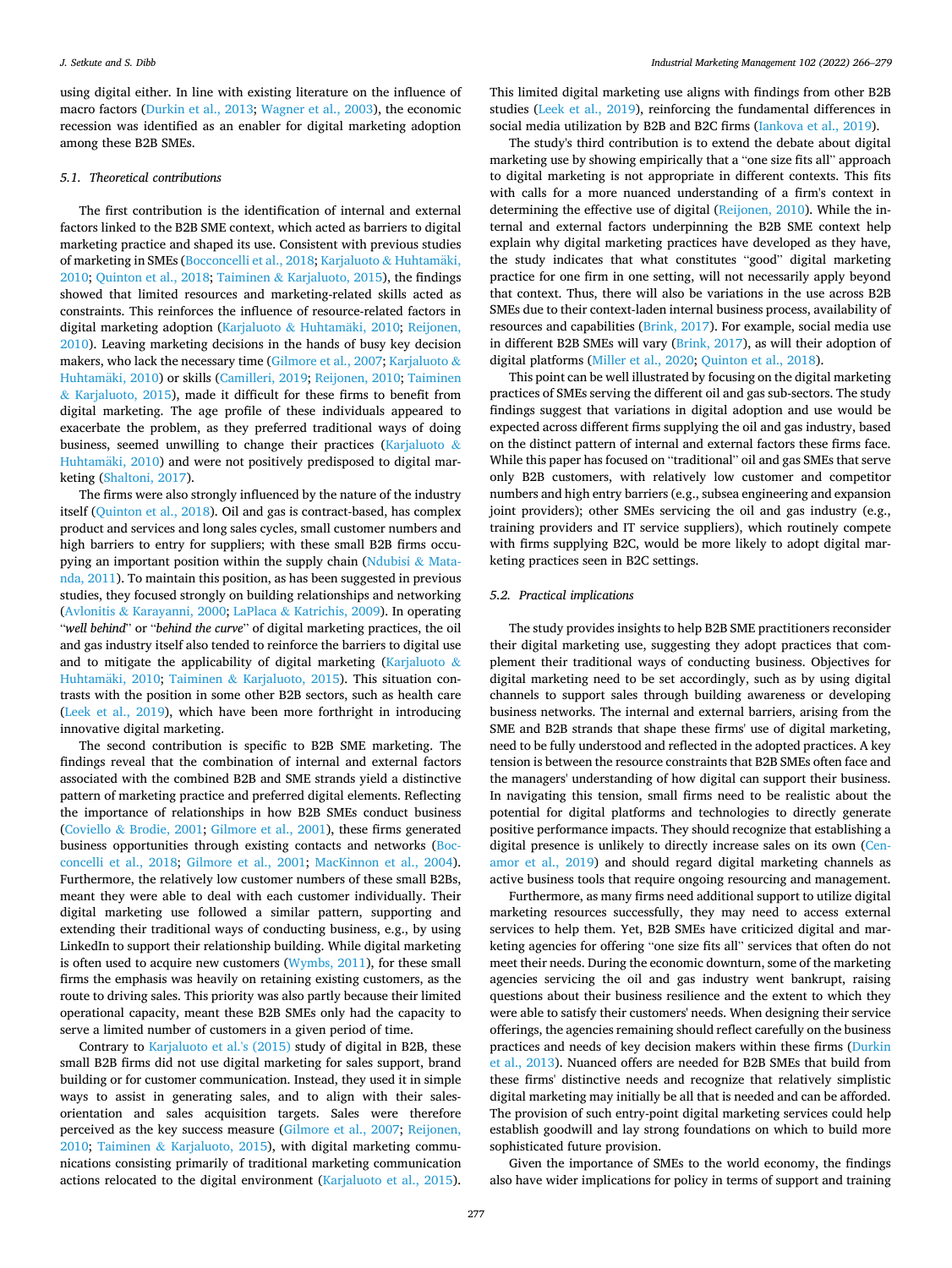<span id="page-13-0"></span>needs. Regional and national government schemes to support these firms' business growth need to be specifically tailored to reflect the distinctive context that shapes their business practices. As small business owners typically lack formal marketing training or education, they are often in need of external advice and support (Karjaluoto  $\&$  Huhtamäki, [2010\)](#page-14-0). However, the specific characteristics and challenges faced by these small firms [\(Hill, 2001a, 2001b;](#page-14-0) [Miller et al., 2020](#page-14-0)) must be reflected and designed into such support initiatives. For example, programs to support digital skills in this firms, should show how technology can support traditional marketing practices, rather than aiming to enforce entirely new ways of working.

A realistic view is also needed of these firms' technology resource limitations, perhaps through schemes which help them to build this resource base. As has been seen during the Covid-19 pandemic, disruptive external factors have the power to challenge the traditional reliance of these firms on face-to-face communication and relationship building, even for those that previously have shied away from digital technology use. Even so, the findings presented here suggest it would be wrong to assume that a rise in the future use of digital marketing by B2B SMEs will necessarily follow the patterns seen in B2C or for larger firms.

#### **6. Limitations and future research**

This empirical paper has provided a more nuanced and contextspecific understanding of digital marketing practices in an industry that relies on traditional business development and relationship building. Specifically, it has revealed the need for simple digital marketing that supports traditional business practices. Several limitations apply to this study, which also offer opportunities for future research. The qualitative and exploratory nature of the study means that the findings cannot be generalized to other industries, sectors or geographical regions. As the study took place during an economic downturn, data gathered at other points in the economic cycle might also yield different results, suggesting these firms should also be studied at other points in the economic cycle. Similarly, investigating the impact of disruptive environmental challenges on B2B SMEs' digital marketing use, such as the Covid-19 pandemic, might yield interesting results.

The participating firms in the study were "traditional" oil and gas SMEs, many of which were established by former employees from large operators or contractors' employees, who preferred traditional ways of working. Following recessionary changes and with the greening of the energy economy, new SME entrants are part of a transition towards renewables and decommissioning within the sector. Future research could consider how these newer entrants, which might have different views towards digitalization, adopt and use digital marketing practices, especially those whose practices are impacted by also serving B2C customers. Furthermore, while this study has focused attention on barriers to digital marketing use among B2B SMEs, other studies could investigate the factors which enable these practices in both small and large B2B firms. Such research could further elevate digital marketing thinking beyond the 'one size fits all' approach that has motivated this study.

Greater understanding is required of similar heavy industry sectors, such as mining, quarrying, or the manufacture of chemicals, to further understand the tensions between traditional and digital marketing practices. Insights are also needed into differences in digital marketing practice across other B2B industries, which due to their different contexts will be influenced by distinctive sets of internal and external factors. Given their diverse roles in the supply chain, studies are also needed which deepen knowledge about the differences in digital use between small and large B2B firms. Finally, revisiting the oil and gas industry and the B2B firms operating within it both during and subsequent to the global pandemic, would yield interesting insights into how these firms have adapted their digital practices to reflect new ways of conducting business.

#### **Declaration of Competing Interest**

None.

#### **References**

- [Ashley, C., & Tuten, T. \(2015\). Creative strategies in social media marketing: An](http://refhub.elsevier.com/S0019-8501(22)00022-0/rf0005)  [exploratory study of branded social content and consumer engagement.](http://refhub.elsevier.com/S0019-8501(22)00022-0/rf0005) *Psychology [and Marketing, 32](http://refhub.elsevier.com/S0019-8501(22)00022-0/rf0005)*(1), 15–27.
- [Avlonitis, G. J., & Karayanni, D. A. \(2000\). The impact of internet use on business-to](http://refhub.elsevier.com/S0019-8501(22)00022-0/rf0010)business marketing. *[Industrial Marketing Management, 29](http://refhub.elsevier.com/S0019-8501(22)00022-0/rf0010)*(5), 441–459.
- [Bocconcelli, R., Cioppi, M., Fortezza, F., Francioni, B., Pagano, A., Savelli, E., &](http://refhub.elsevier.com/S0019-8501(22)00022-0/rf0015) [Splendiani, S. \(2018\). SMEs and marketing: A systematic literature review.](http://refhub.elsevier.com/S0019-8501(22)00022-0/rf0015) *[International Journal of Management Reviews, 20](http://refhub.elsevier.com/S0019-8501(22)00022-0/rf0015)*(2), 227–254.
- [Braun, V., & Clarke, V. \(2006\). Using thematic analysis in psychology.](http://refhub.elsevier.com/S0019-8501(22)00022-0/rf0020) *Qualitative [Research in Psychology, 3](http://refhub.elsevier.com/S0019-8501(22)00022-0/rf0020)*(2), 77–101.
- [Brennan, R., & Croft, R. \(2012\). The use of social media in B2B marketing and branding:](http://refhub.elsevier.com/S0019-8501(22)00022-0/rf0025)  An exploratory study. *[Journal of Customer Behaviour, 11](http://refhub.elsevier.com/S0019-8501(22)00022-0/rf0025)*(2), 101–115.
- [Brink, T. \(2017\). B2B SME management of antecedents to the application of social media.](http://refhub.elsevier.com/S0019-8501(22)00022-0/rf0030)  *[Industrial Marketing Management, 64](http://refhub.elsevier.com/S0019-8501(22)00022-0/rf0030)*, 57–65.
- Camilleri, M. A. (2019). The SMEs' [technology acceptance of digital media for](http://refhub.elsevier.com/S0019-8501(22)00022-0/rf0035) stakeholder engagement. *[Journal of Small Business and Enterprise Development, 26](http://refhub.elsevier.com/S0019-8501(22)00022-0/rf0035)*(4), 504–[521](http://refhub.elsevier.com/S0019-8501(22)00022-0/rf0035).
- [Cenamor, J., Parida, V., & Wincent, J. \(2019\). How entrepreneurial SMEs compete](http://refhub.elsevier.com/S0019-8501(22)00022-0/rf0040)  [through digital platforms: The roles of digital platform capability, network capability](http://refhub.elsevier.com/S0019-8501(22)00022-0/rf0040)  and ambidexterity. *[Journal of Business Research, 100](http://refhub.elsevier.com/S0019-8501(22)00022-0/rf0040)*, 196–206.
- [Centeno, E., & Hart, S. \(2011\). The use of communication activities in the development](http://refhub.elsevier.com/S0019-8501(22)00022-0/rf0045)  [of small to medium-sized enterprise brands.](http://refhub.elsevier.com/S0019-8501(22)00022-0/rf0045) *Marketing Intelligence & Planning, 30*(2), 250–[265](http://refhub.elsevier.com/S0019-8501(22)00022-0/rf0045).
- [Cepeda, G., & Martin, D. \(2005\). A review of case studies publishing in management](http://refhub.elsevier.com/S0019-8501(22)00022-0/rf0050)  [decision 2003-2004. Guides and criteria for achieving quality in qualitative research.](http://refhub.elsevier.com/S0019-8501(22)00022-0/rf0050)  *[Management Decision, 43](http://refhub.elsevier.com/S0019-8501(22)00022-0/rf0050)*(6), 851–876.
- Chaffey, D., & Smith, P. R. (2017). *[Digital marketing excellence: Planning and optimising](http://refhub.elsevier.com/S0019-8501(22)00022-0/rf0055) your online marketing* [\(5th ed.\). London: Routledge/Taylor](http://refhub.elsevier.com/S0019-8501(22)00022-0/rf0055) & Francis Group.
- [Chirumalla, K., Oghazi, P., & Parida, V. \(2018\). Social media engagement strategy:](http://refhub.elsevier.com/S0019-8501(22)00022-0/rf0060)  Investigation of marketing and R&[D interfaces in manufacturing industry.](http://refhub.elsevier.com/S0019-8501(22)00022-0/rf0060) *Industrial [Marketing Management, 74](http://refhub.elsevier.com/S0019-8501(22)00022-0/rf0060)*, 138–149.
- [Chong, W. K., Shafaghi, M., & Tan, B. L. \(2011\). Development of a business-to-business](http://refhub.elsevier.com/S0019-8501(22)00022-0/rf0065)  [critical success factors \(B2B CSFs\) framework for Chinese SMEs.](http://refhub.elsevier.com/S0019-8501(22)00022-0/rf0065) *Marketing Intelligence & [Planning, 29](http://refhub.elsevier.com/S0019-8501(22)00022-0/rf0065)*(5), 517–533.
- [Christodoulides, G., Michaelidou, N., & Siamagka, N. T. \(2019\). Guest editorial for](http://refhub.elsevier.com/S0019-8501(22)00022-0/rf0070)  [special issue on social media, content marketing and engagement strategies in B2B.](http://refhub.elsevier.com/S0019-8501(22)00022-0/rf0070)  *[Industrial Marketing Management, 81](http://refhub.elsevier.com/S0019-8501(22)00022-0/rf0070)*, 87–88.
- [Coviello, N. E., & Brodie, R. J. \(2001\). Contemporary marketing practices of consumer](http://refhub.elsevier.com/S0019-8501(22)00022-0/rf0080) [and business-to-business firms: How different are they?](http://refhub.elsevier.com/S0019-8501(22)00022-0/rf0080) *Journal of Business & [Industrial Marketing, 16](http://refhub.elsevier.com/S0019-8501(22)00022-0/rf0080)*(5), 382–400.
- [Coviello, N. E., Brodie, R. J., & Munro, H. J. \(2000\). An investigation of marketing](http://refhub.elsevier.com/S0019-8501(22)00022-0/optYVe2XYMAiJ)  practice by firm size. *[Journal of Business Venturing, 15](http://refhub.elsevier.com/S0019-8501(22)00022-0/optYVe2XYMAiJ)*(5–6), 523–545.
- [Crabtree, E., Bower, D. J., & Keogh, W. \(1997\). Conflict or collaboration: The changing](http://refhub.elsevier.com/S0019-8501(22)00022-0/rf0085)  [nature of inter-firm relationships in the UK oil and gas industry.](http://refhub.elsevier.com/S0019-8501(22)00022-0/rf0085) *Technology Analysis & [Strategic Management, 9](http://refhub.elsevier.com/S0019-8501(22)00022-0/rf0085)*(2), 179–191.
- Creswell, J. W. (2014). *[Research design: Qualitative, quantitative, and mixed methods](http://refhub.elsevier.com/S0019-8501(22)00022-0/rf0090)  approach* [\(4th ed.\). London: Sage Publications.](http://refhub.elsevier.com/S0019-8501(22)00022-0/rf0090)
- [De Vries, L., Gensler, S., & Leeflang, P. S. \(2012\). Popularity of brand posts on brand fan](http://refhub.elsevier.com/S0019-8501(22)00022-0/rf0095)  [pages: An investigation of the effects of social media marketing.](http://refhub.elsevier.com/S0019-8501(22)00022-0/rf0095) *Journal of Interactive [Marketing, 26](http://refhub.elsevier.com/S0019-8501(22)00022-0/rf0095)*(2), 83–91.
- Dibb, S., Simoes, C., & Wensley, R. (2014). Establishing the scope of marketing practice: Insights from practitioners. *[European Journal of Marketing, 48](http://refhub.elsevier.com/S0019-8501(22)00022-0/rf0100)*(1/2), 380–404.
- Drummond, C., McGrath, H., & O'[Toole, T. \(2018\). The impact of social media on](http://refhub.elsevier.com/S0019-8501(22)00022-0/rf0105)  [resource mobilisation in entrepreneurial firms.](http://refhub.elsevier.com/S0019-8501(22)00022-0/rf0105) *Industrial Marketing Management, 70*, 68–[89](http://refhub.elsevier.com/S0019-8501(22)00022-0/rf0105).
- [Durkin, M., McGowan, P., & McKeown, N. \(2013\). Exploring social media adoption in](http://refhub.elsevier.com/S0019-8501(22)00022-0/rf0110)  [small to medium-sized enterprises in Ireland.](http://refhub.elsevier.com/S0019-8501(22)00022-0/rf0110) *Journal of Small Business and Enterprise [Development, 20](http://refhub.elsevier.com/S0019-8501(22)00022-0/rf0110)*(4), 716–734.
- [Eriksson, P., & Kovalainen, A. \(2008\).](http://refhub.elsevier.com/S0019-8501(22)00022-0/rf0115) *Qualitative methods in business research*. London: [Sage Publications](http://refhub.elsevier.com/S0019-8501(22)00022-0/rf0115).
- European Commission. (2019). *What is an SME?* [online]. Available from: [http://ec.](http://ec.europa.eu/growth/smes/business-friendly-environment/sme-definition)  [europa.eu/growth/smes/business-friendly-environment/sme-definition](http://ec.europa.eu/growth/smes/business-friendly-environment/sme-definition) (Accessed 26 April 2019).
- [Gaudenzi, B., Mola, L., & Rossignoli, C. \(2021\). Hitting or missing the target: Resources](http://refhub.elsevier.com/S0019-8501(22)00022-0/rf0125)  [and capabilities for alternative e-commerce pathways in the fashion industry.](http://refhub.elsevier.com/S0019-8501(22)00022-0/rf0125)  *[Industrial Marketing Management, 93](http://refhub.elsevier.com/S0019-8501(22)00022-0/rf0125)*, 124–136.

[Gilliland, D. I., & Johnston, W. J. \(1997\). Toward a model of business-to-business](http://refhub.elsevier.com/S0019-8501(22)00022-0/rf0130) marketing communications effects. *[Industrial Marketing Management, 26](http://refhub.elsevier.com/S0019-8501(22)00022-0/rf0130)*(1), 15–29.

- [Gilmore, A., Carson, D., & Grant, K. \(2001\). SME marketing in practice.](http://refhub.elsevier.com/S0019-8501(22)00022-0/rf0135) *Marketing Intelligence & [Planning, 19](http://refhub.elsevier.com/S0019-8501(22)00022-0/rf0135)*(1), 6–11.
- [Gilmore, A., Gallagher, D., & Henry, S. \(2007\). E-marketing and SMEs: Operational](http://refhub.elsevier.com/S0019-8501(22)00022-0/rf0140) lessons for the future. *[European Business Review, 19](http://refhub.elsevier.com/S0019-8501(22)00022-0/rf0140)*(3), 234–247.
- [Green, R., & Keogh, W. \(2000\). Five years of collaboration in the UK upstream oil and gas](http://refhub.elsevier.com/S0019-8501(22)00022-0/rf0145)  industry. *[Strategic Change, 9](http://refhub.elsevier.com/S0019-8501(22)00022-0/rf0145)*(4), 249–263.
- [Hadjikhani, A., & LaPlaca, P. \(2013\). Development of B2B marketing theory.](http://refhub.elsevier.com/S0019-8501(22)00022-0/rf0150) *Industrial [Marketing Management, 42](http://refhub.elsevier.com/S0019-8501(22)00022-0/rf0150)*(3), 294–305.